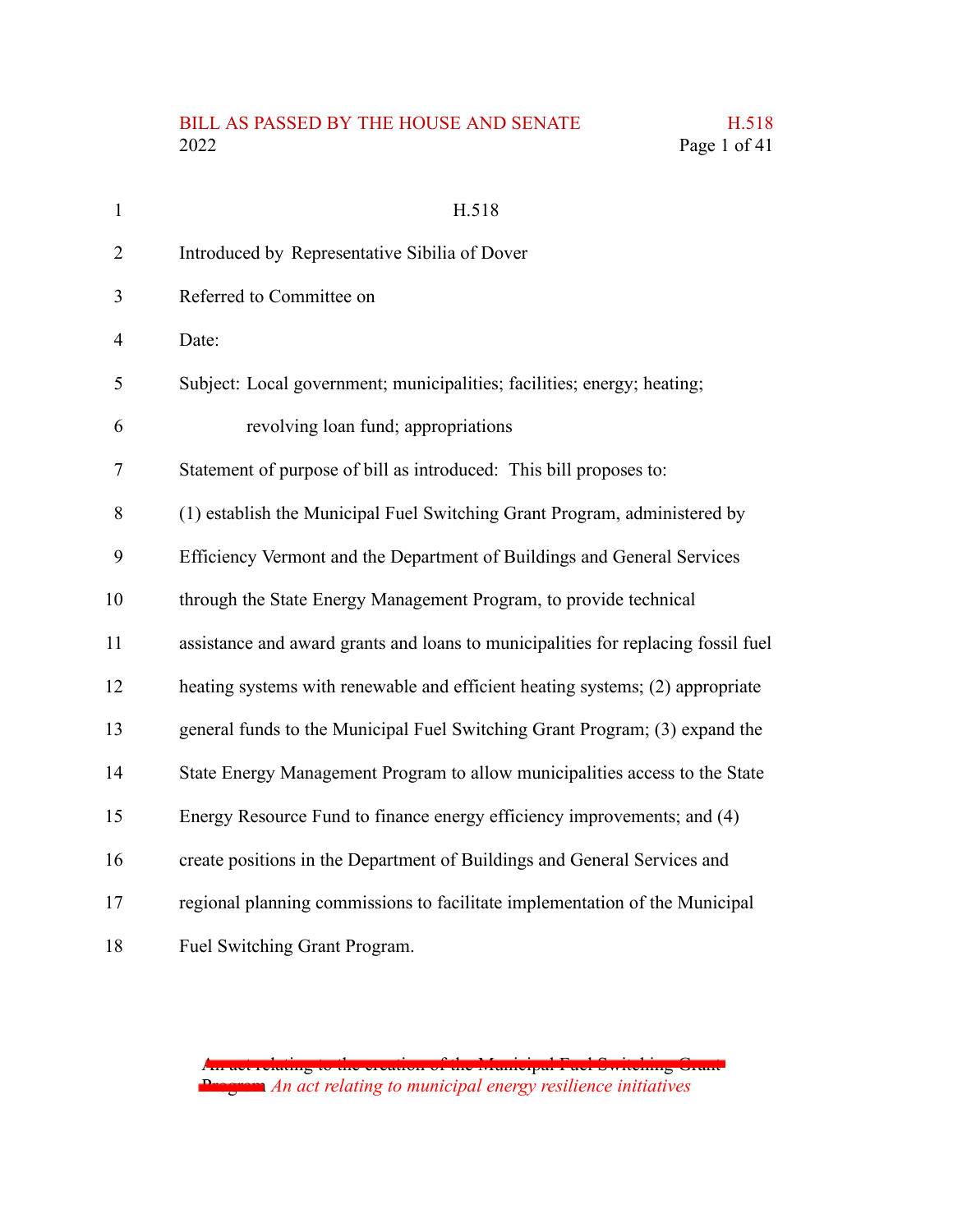# BILL AS PASSED BY THE HOUSE AND SENATE H.518<br>2022 Page 2 of 41 Page  $2$  of  $41$

| 1  | It is hereby enacted by the General Assembly of the State of Vermont:         |
|----|-------------------------------------------------------------------------------|
| 2  | $* * *$ Municipal Fuel Switching Dragram $* * *$                              |
| 3  | MUNICIPAL FUEL SWITCHING GRANT PROGRAM<br>Secol.                              |
| 4  | (a) <b>R</b> ogram established. In fiscal year 2023, there is established the |
| 5  | Municipal Ford Switching Grant Program to award grants for renewable and      |
| 6  | efficient heating vstems in municipalities. Municipal Fuel Switching grants   |
| 7  | shall be used to make necessary improvements to conduct an audit and replace  |
| 8  | heating systems in covered municipal buildings with renewable energy          |
| 9  | systems.                                                                      |
| 10 | (b) Definition. As used in this ection, "covered municipality" means a        |
| 11 | city, town, fire district or incorporated illage, and all other governmental  |
| 12 | incorporated units.                                                           |
| 13 | (c) Administration; implementation.                                           |
| 14 | (1) Efficiency Vermont, in coordination with the Department of                |
| 15 | Buildings and General Services through the State Energy Management            |
| 16 | Program, shall administer the Program, which shall:                           |
| 17 | coordinate and provide consulting services to region I planning               |
| 18 | commissions, which shall solicit and develop plans for each covered           |
| 19 | municipality; and                                                             |
| 20 | (D) awaru grams for the following.                                            |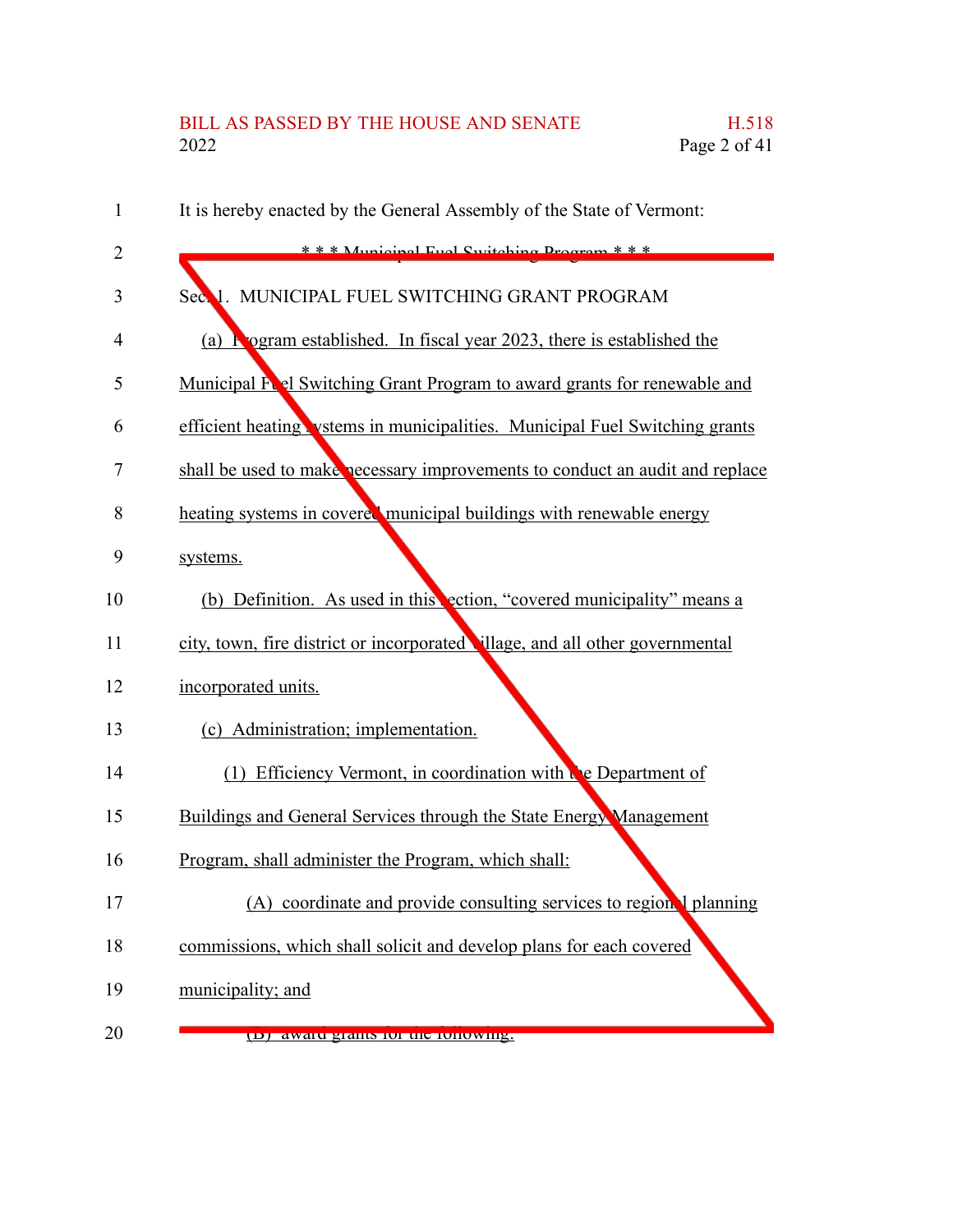| 1              | $\omega$ not more than $$50,000,00$ to each covered municipality to            |
|----------------|--------------------------------------------------------------------------------|
| $\overline{2}$ | con luct municipal thermal energy audits to determine the most cost-effective  |
| 3              | renewalle energy system replacement or primary heating source;                 |
| 4              | (ii) not more than \$200,000.00 to each covered municipality for               |
| 5              | approved projects to replace fossil fuel heating systems with more efficient   |
| 6              | renewable energy hating systems in covered municipalities; and                 |
| 7              | (iii) not more than \$4,000.00 to each covered municipality to                 |
| 8              | facilitate community meetings and communication about municipal resilience     |
| 9              | and fuel switching.                                                            |
| 10             | (2) Grant program design. <b>E</b> fficiency Vermont, in consultation with the |
| 11             | Department of Buildings and General Services; the Vermont League of Cities     |
| 12             | and Towns; regional planning commissions, and experts in the field of thermal  |
| 13             | enclosure, energy efficiency, and renewable bull ding space systems, shall     |
| 14             | design the Program. The Program design shall establish:                        |
| 15             | (A) an outreach and education plan, including specific tactics to              |
| 16             | reach and support each covered municipality;                                   |
| 17             | (B) an equitable system for distributing grants statewrle, with                |
| 18             | priority to municipalities in the highest energy burden communities,           |
| 19             | (C) guidelines for renewable and energy efficiency buildings vstems            |
| 20             | resilience, durability, health, and efficiency measures and costs that will be |
| 21             | engiore roi gram runumg, and                                                   |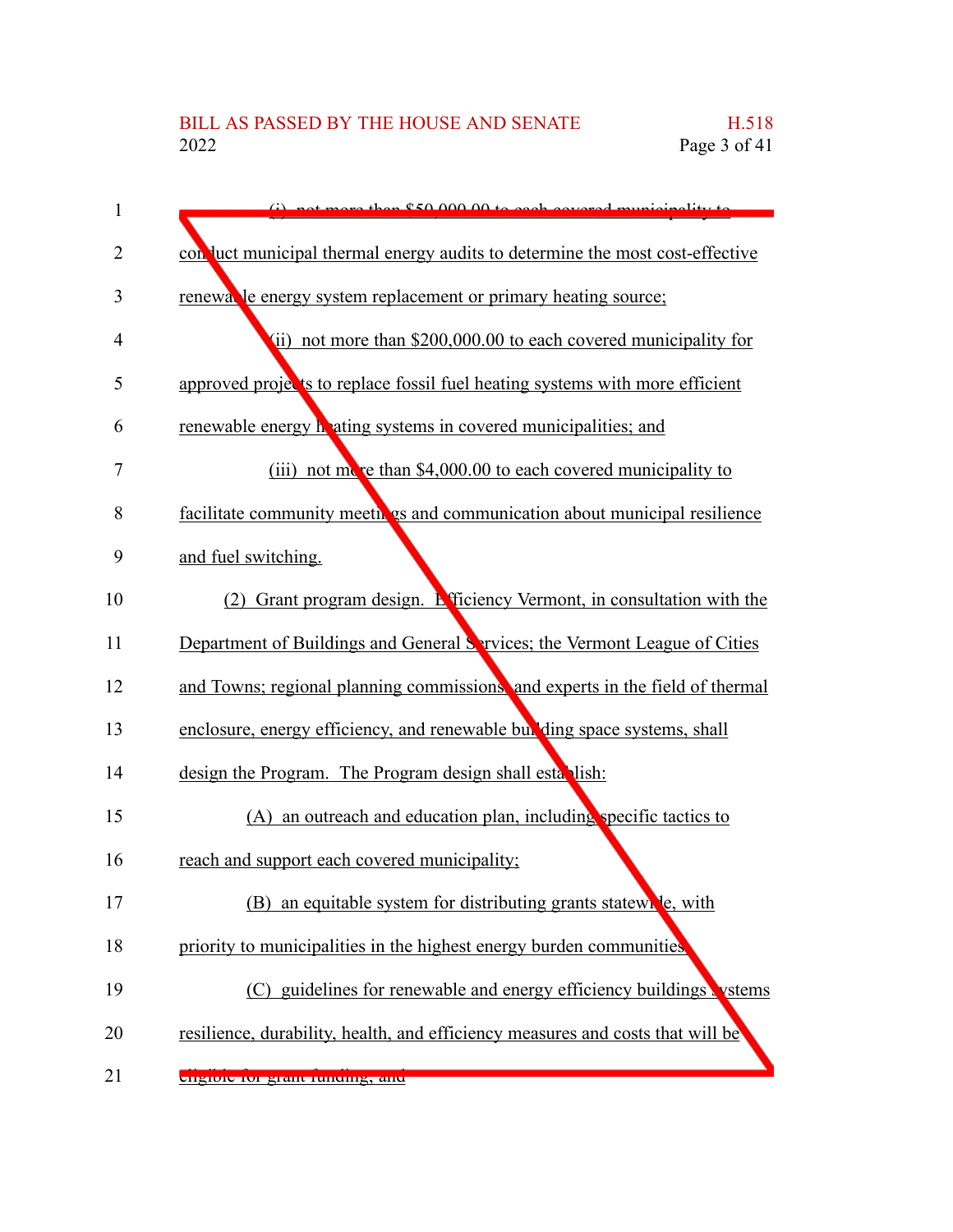# BILL AS PASSED BY THE HOUSE AND SENATE H.518<br>2022 Page 4 of 41 Page 4 of  $41$

| 1  | (D) digibility oritoria for covered municipalities including written            |
|----|---------------------------------------------------------------------------------|
| 2  | con mitment by the municipality to conduct community workshops and a self-      |
| 3  | assessment.                                                                     |
| 4  | (d) Cost, and fees.                                                             |
| 5  | (1) Efficiency Vermont is authorized to use up to \$150,000.00 of any           |
| 6  | amounts appropriate to the Program for direct labor costs.                      |
| 7  | (2) As the entity a pointed to serve as Efficiency Vermont, the Vermont         |
| 8  | Energy Investment Corp. (VNC) is also authorized to collect their federal       |
| 9  | approved indirect rate of 9.3 percent on the funds expended in this section.    |
| 10 | (3) Nothing shall prohibit Efficiency Vermont from supplementing total          |
| 11 | project costs completed under this section with a portion of its Public Utility |
| 12 | Commission-approved budget for the purpose of achieving higher levels of        |
| 13 | efficiency and claiming efficiency savings toward the completion of             |
| 14 | performance targets pursuant to 30 V.S.A. § 209(d).                             |
| 15 | (e) Coordination. Efficiency Vermont shall coordinate with any other State      |
| 16 | entities and agencies working with covered municipalities to povide grants for  |
| 17 | the Program.                                                                    |
| 18 | (f) Funding. The Program shall be funded by general funds and shall have        |
| 19 | use of the credit facility extended to the State Resource Management            |
| 20 | INCYUTYING PURU CSRAUHSHCU III Z7 V.S.A. S TUOLUJ.                              |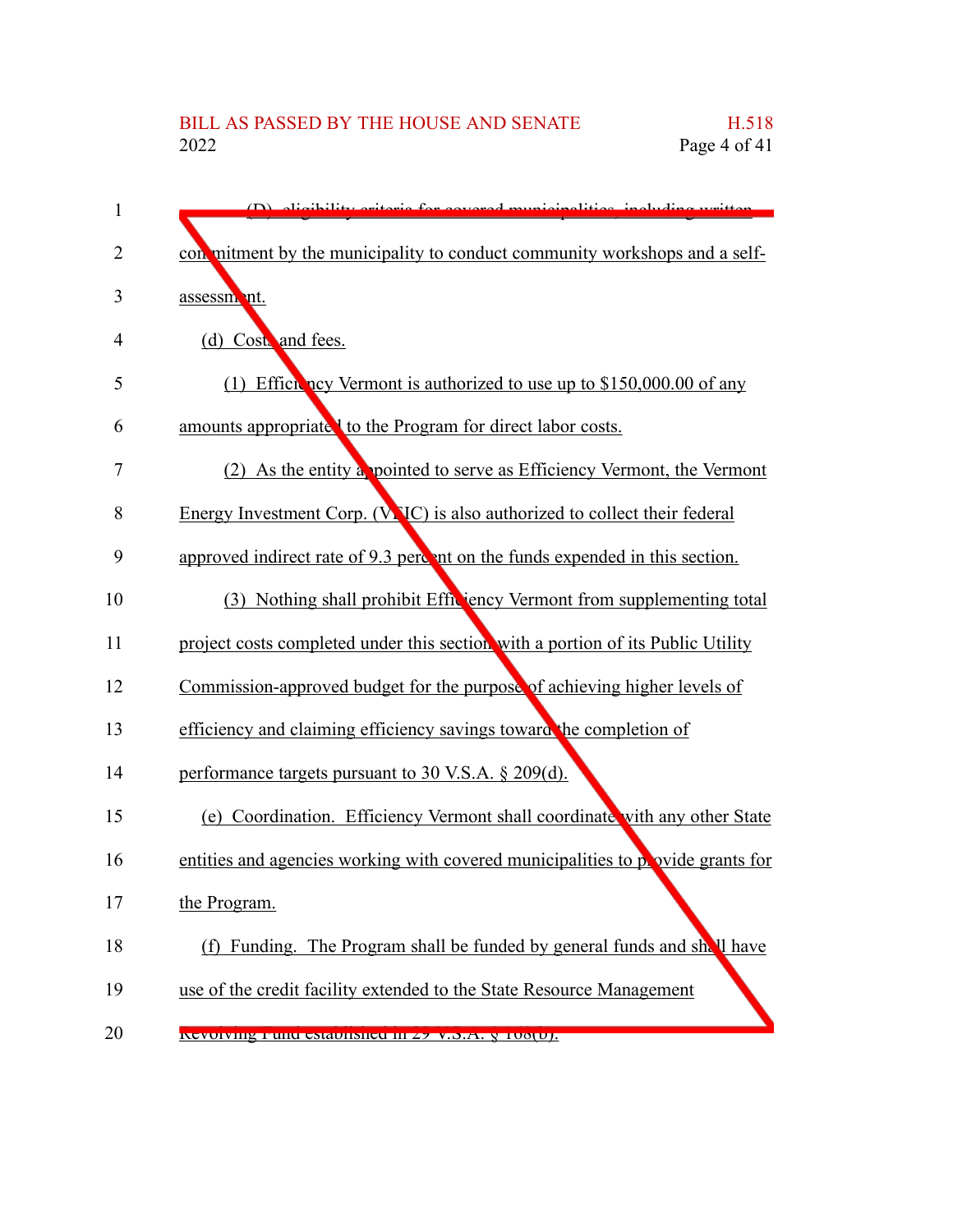| 1              | 2 MENICIDAL FEEL CWITCHING BROCD AM. ABBROBDIATION                          |
|----------------|-----------------------------------------------------------------------------|
| $\overline{2}$ | n fiscal year 2023, the amount of \$48,000,000.00 in general funds shall be |
| 3              | appropriated to the Municipal Fuel Switching Program for use as follows:    |
| $\overline{4}$ | (1) The amount of $$2,000,000.00$ shall be appropriated to the Agency of    |
| 5              | Commerce and Community Development for regional planning commissions        |
| 6              | to provide program ning and technical assistance to covered municipalities. |
| 7              | The amount of \$46,000,000.00 shall be appropriated to the<br>(2)           |
| 8              | Department of Buildings and General Services to be used as follows:         |
| 9              | (A) \$5,000,000.00 for conducting municipal thermal energy audits;          |
| 10             | (B) \$1,000,000.00 for grants to covered municipalities to facilitate       |
| 11             | community meetings and communication about municipal resilience and fuel    |
| 12             | switching; and                                                              |
| 13             | (C) \$40,000,000.00 for grants to cove ed municipalities to replace         |
| 14             | heating systems with more efficient renewable ener v heating systems.       |
| 15             | *** State Energy Management Program ***                                     |
| 16             | Sec. 3. 29 V.S.A. $\S$ 168 is amended to read:                              |
| 17             | § 168. STATE ENERGY MANAGEMENT PROGRAM; REVOLVING                           |
| 18             | <b>FUNDS</b>                                                                |
| 19             | (a) State Energy Management Program.                                        |
| 20             | * * *                                                                       |
| 21             | (c) Energy Revolving Fund.                                                  |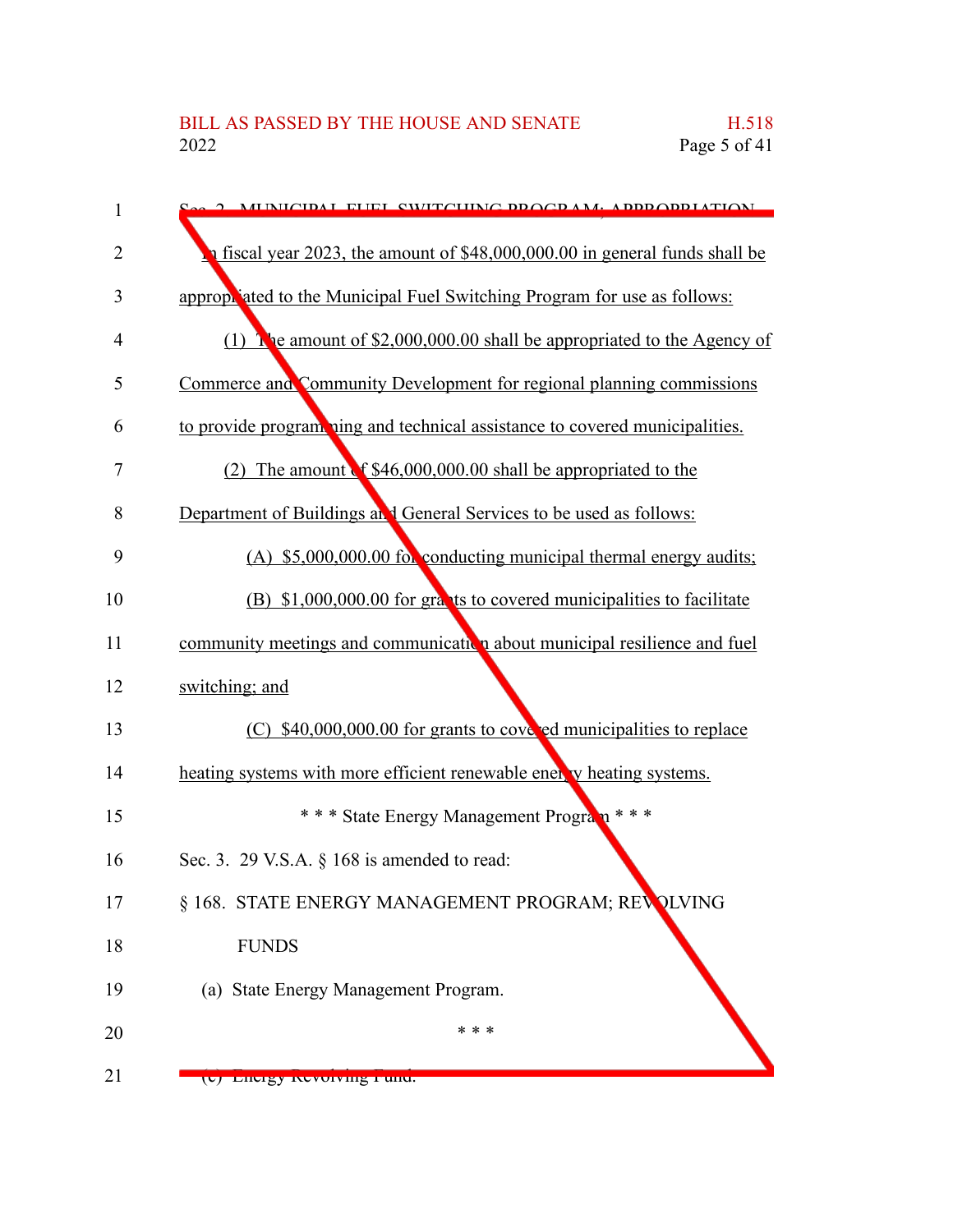| $\mathbf{1}$ | (1) Thora is ostablished on the Energy Develving Fund to finance                 |
|--------------|----------------------------------------------------------------------------------|
| 2            | efficiency improvements and the use of renewable resources in State and          |
| 3            | municipal buildings and facilities anticipated to generate a cost-savings to the |
| 4            | State. State and municipal agencies and departments shall have access to the     |
| 5            | Energy Revolving Fund on a priority basis established by the Commissioner        |
| 6            | and the State Treasurer.                                                         |
| 7            | (2) The Fund shall consist of:                                                   |
| 8            | (A) monies appropriated to the Fund or which that are paid to it                 |
| 9            | under authorization of the Emergincy Board;                                      |
| 10           | (B) monies saved by the implementation of energy efficiency                      |
| 11           | improvements and the use of renewable resources;                                 |
| 12           | (C) any funds available through a chedit facility maintained by the              |
| 13           | State Treasurer in accordance with subsection $(d)$ of this section; and         |
| 14           | (D) fees for administrative costs paid by departments and agencies,              |
| 15           | which shall be fixed by the Commissioner subject to the approval of the          |
| 16           | Secretary of Administration.                                                     |
| 17           | (3) Monies from the Fund shall be expended by the Commissioner for               |
| 18           | measures anticipated to generate a cost-savings to the State and to a            |
| 19           | municipality and costs involved with the administration of the State agency      |
| 20           | energy pian as uetermined by the commissioner.                                   |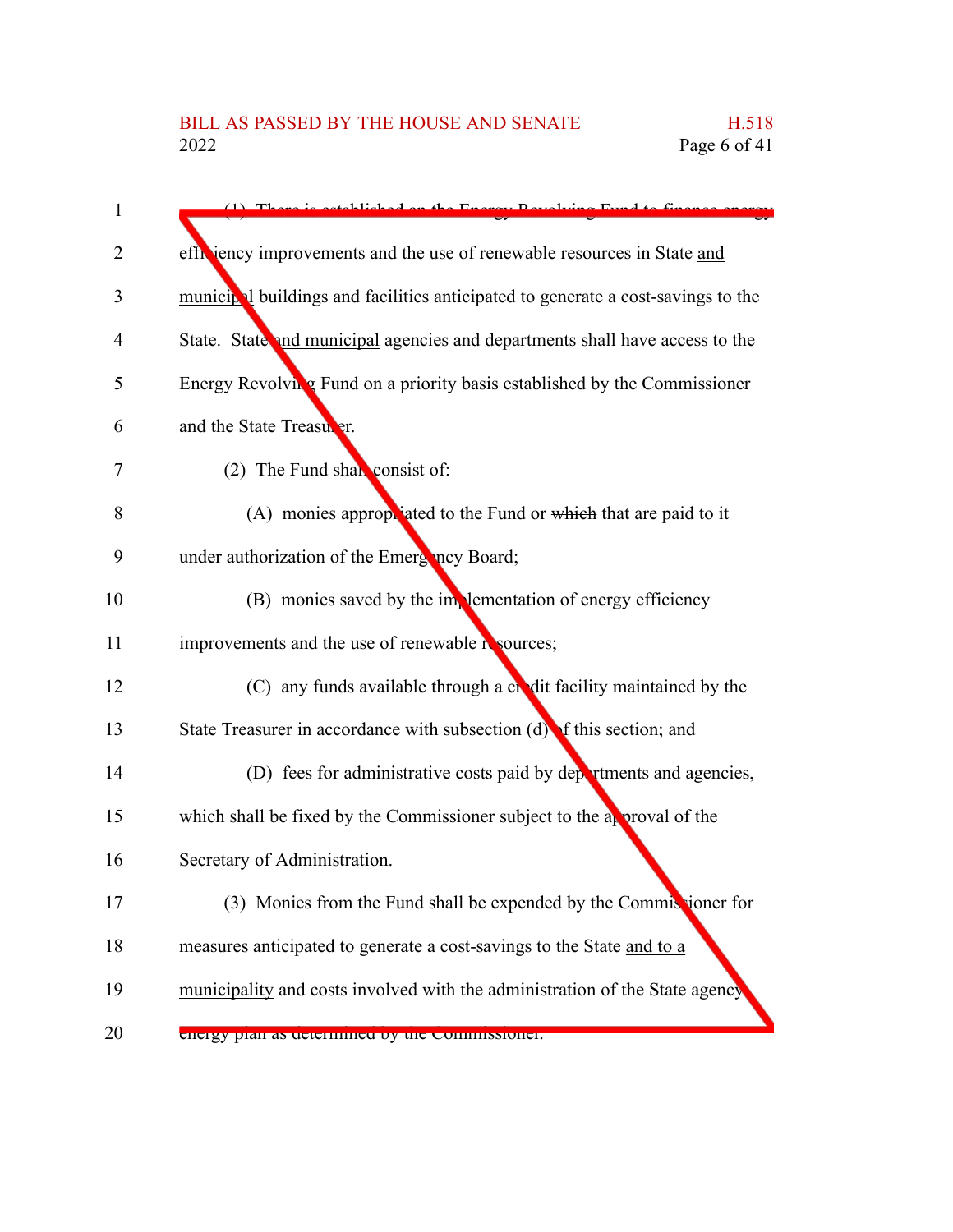| $\mathbf{1}$ | cionar and the State Treasurer shall establish oritoria to<br>$Commin$            |
|--------------|-----------------------------------------------------------------------------------|
| 2            | det mine eligibility for funding of energy efficiency improvements and the        |
| 3            | use of <b>C</b> newable resources, including returns of investment on terms       |
| 4            | acceptable to the State Treasurer.                                                |
| 5            | (5) Agencies and, departments, and municipalities receiving funding               |
| 6            | shall repay the Fund through their regular operating budget according to a        |
| 7            | schedule established by the Commissioner. Repayment shall include charges         |
| 8            | of fees for administrative evists over the term of the repayment.                 |
| 9            | (6) The Commissioner $\delta$ . Finance and Management may anticipate             |
| 10           | receipts to this Fund and issue wark nts based thereon.                           |
| 11           | (7) The Commissioner of Buildings and General Services shall maintain             |
| 12           | accurate and complete records of all receipts by and expenditures from the        |
| 13           | Fund.                                                                             |
| 14           | (8) All balances remaining at the end of a fistal year shall be carried           |
| 15           | over to the following year; provided, however, that any mounts received in        |
| 16           | repayment of the credit facility established under subsection (d) of this section |
| 17           | may be reinvested by the State Treasurer.                                         |
| 18           | (d) Notwithstanding any other provision of law to the contrary,<br>he State       |
| 19           | Treasurer, working in collaboration with the Department of Buildings and          |
| 20           | General Services, shall have the authority to establish a credit facility of up   |
| 21           | po,000,000.00, on terms acceptable to the state ricasurer. The creati facinty     |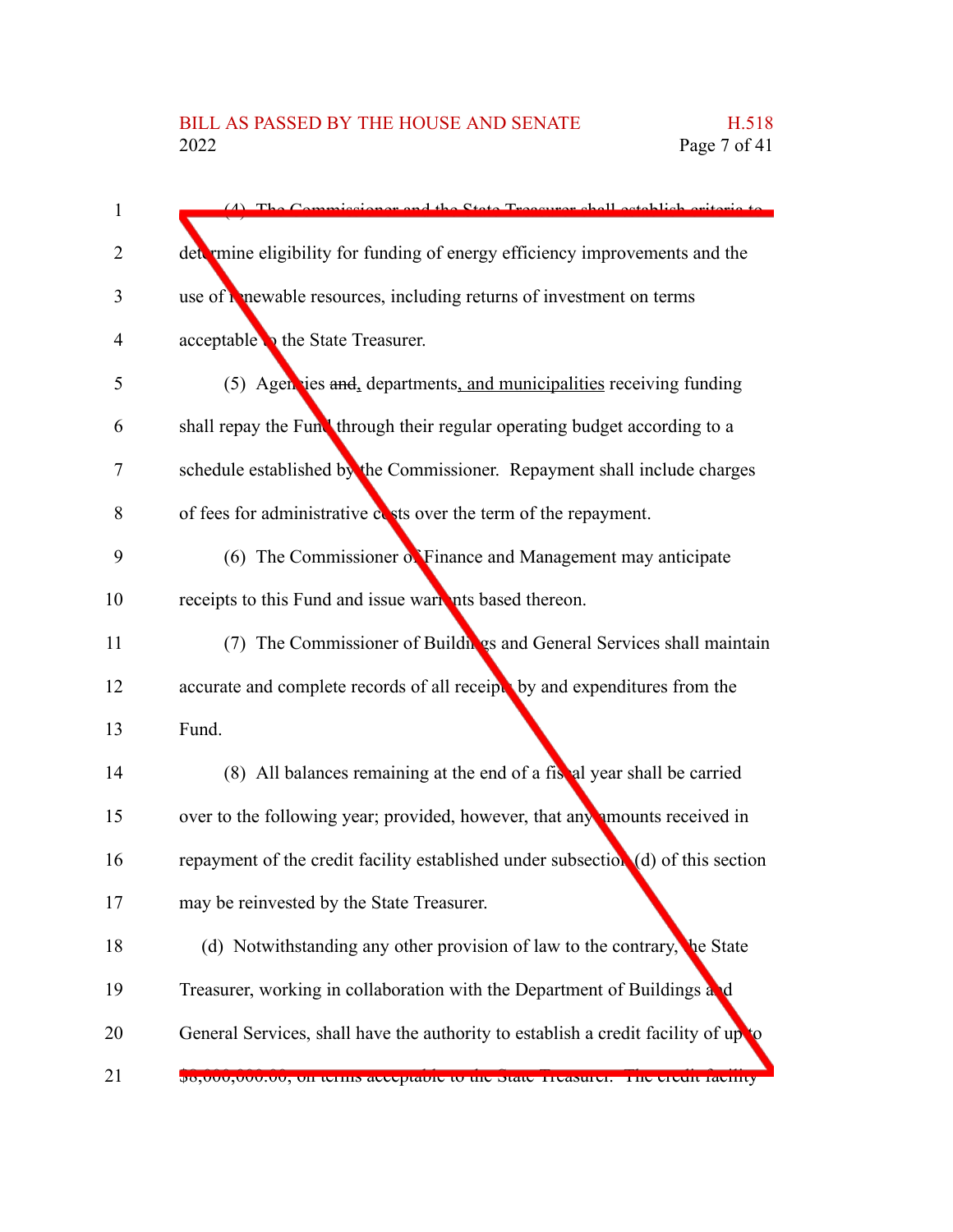shall be used for the purpose of financing energy efficiency improvements and the use of renewable resources anticipated to generate a cost-savings to the State. (e) As  $\mathbf{u}$  ed in this section: (1) "Energy efficiency improvement" means a set of measures aimed at reducing the energy used by specific end-use devices and systems to provide light, heat, cooling, or ther services without affecting the level of service provided. An energy efficiency project may also include energy conservation measures; that is, a reduction in energy consumption that corresponds with a reduction in service demand. (2) "Renewables" has the same meaning as under 30 V.S.A.  $\&$  8002. (3) "Resource conservation measures" means a set of measures, including a study, product, process, or technology, aimed at reducing overall use or consumption of energy resources in State buildings or facilities. "Resource conservation measures" includes energy efficiency improvements. (f) Beginning on or before January 15, 2015 and annually thereafter, the Department of Buildings and General Services shall report to the House Committee on Corrections and Institutions on the expenditure of funds from the State Resource Management Revolving Fund for resource conservation measures and the Energy Revolving Fund for energy efficiency improvements and the use of renewable resources. For each fiscal year, the report shall 1  $\mathfrak{D}$ 3 4 5 6 7 8 9 10 11 12 13 14 15 16 17 18 19 20 21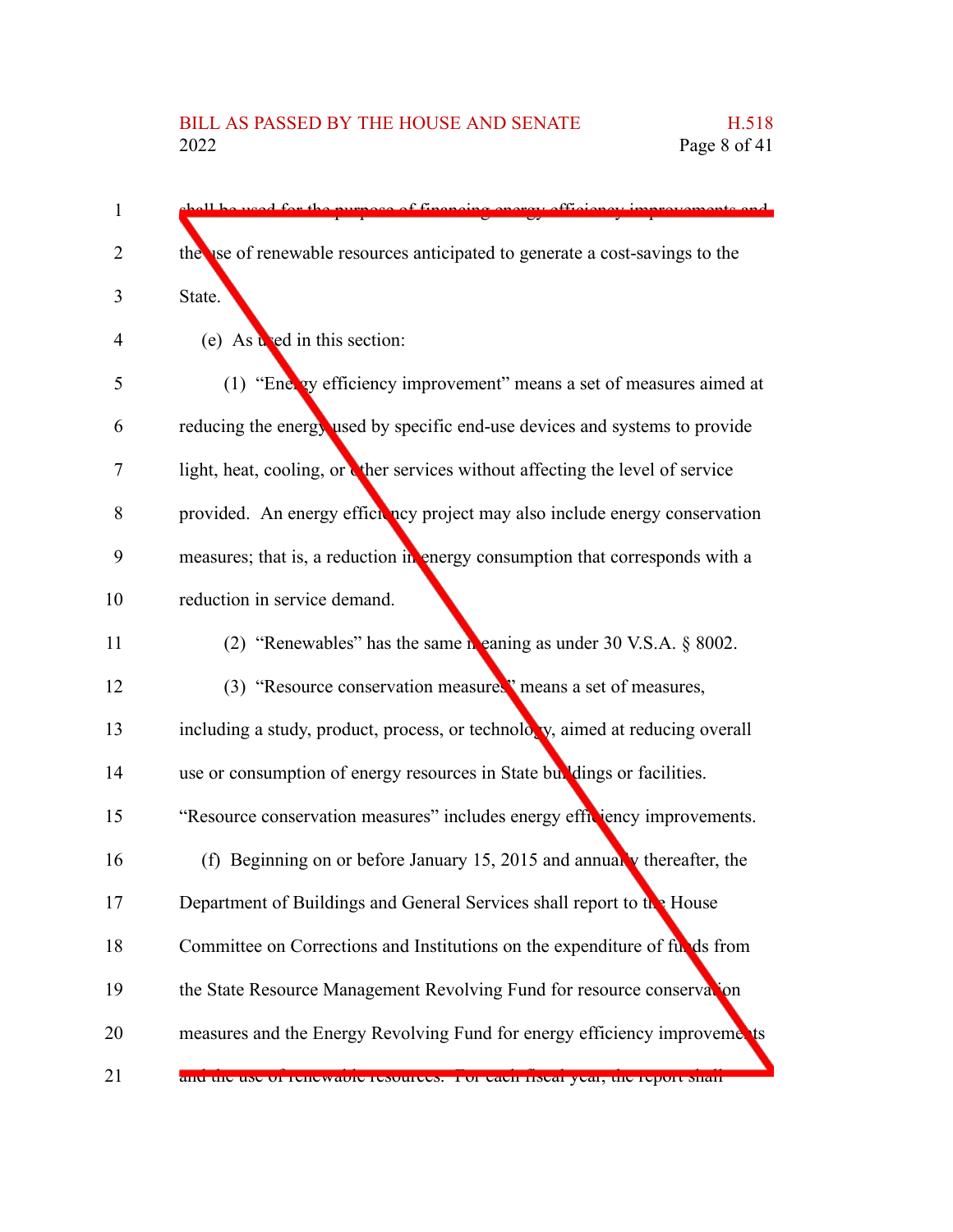| $\mathbf{1}$ | e cummery of each project receiving funding and the State's expected              |
|--------------|-----------------------------------------------------------------------------------|
| 2            | sayings and the expected savings by a municipality. The provisions of             |
| 3            | 2 V.S.A § 20(d) (expiration of required reports) shall not apply to the report to |
| 4            | be made under this subsection.                                                    |
| 5            | Sec. 4. DEPAR MENT OF BUILDINGS AND GENERAL SERVICES;                             |
| 6            | STATE ENLRGY RESOURCE FUND; REGIONAL PLANNING                                     |
| 7            | <b>COMMISSION: POSITIONS</b>                                                      |
| 8            | (a) Department of Buildh gs and General Services. Two full-time,                  |
| 9            | temporary positions are created <b>h</b> the Department of Buildings and General  |
| 10           | Services in fiscal years 2023 and $2024$ to determine project eligibility;        |
| 11           | coordinate with regional planning commissions to recruit and coordinate           |
| 12           | auditors, engineers, and contractors; and provide financing technical assistance  |
| 13           | for municipalities implementing projects using the State Resource                 |
| 14           | Management Revolving Fund pursuant to 29 V.S.A. § 168(b). These positions         |
| 15           | shall be funded by Efficiency Vermont. No additional bud vet appropriation or     |
| 16           | State funds shall be used for these positions.                                    |
| 17           | (b)<br>Regional planning commissions. The amount of \$2,000,000,000 in            |
| 18           | general funds shall be appropriated to the Agency of Commerce and                 |
| 19           | Community Development's Community Development Program to create of                |
| 20           | position at cach regional pianning commission in nsear years 2025 and 2024 to     |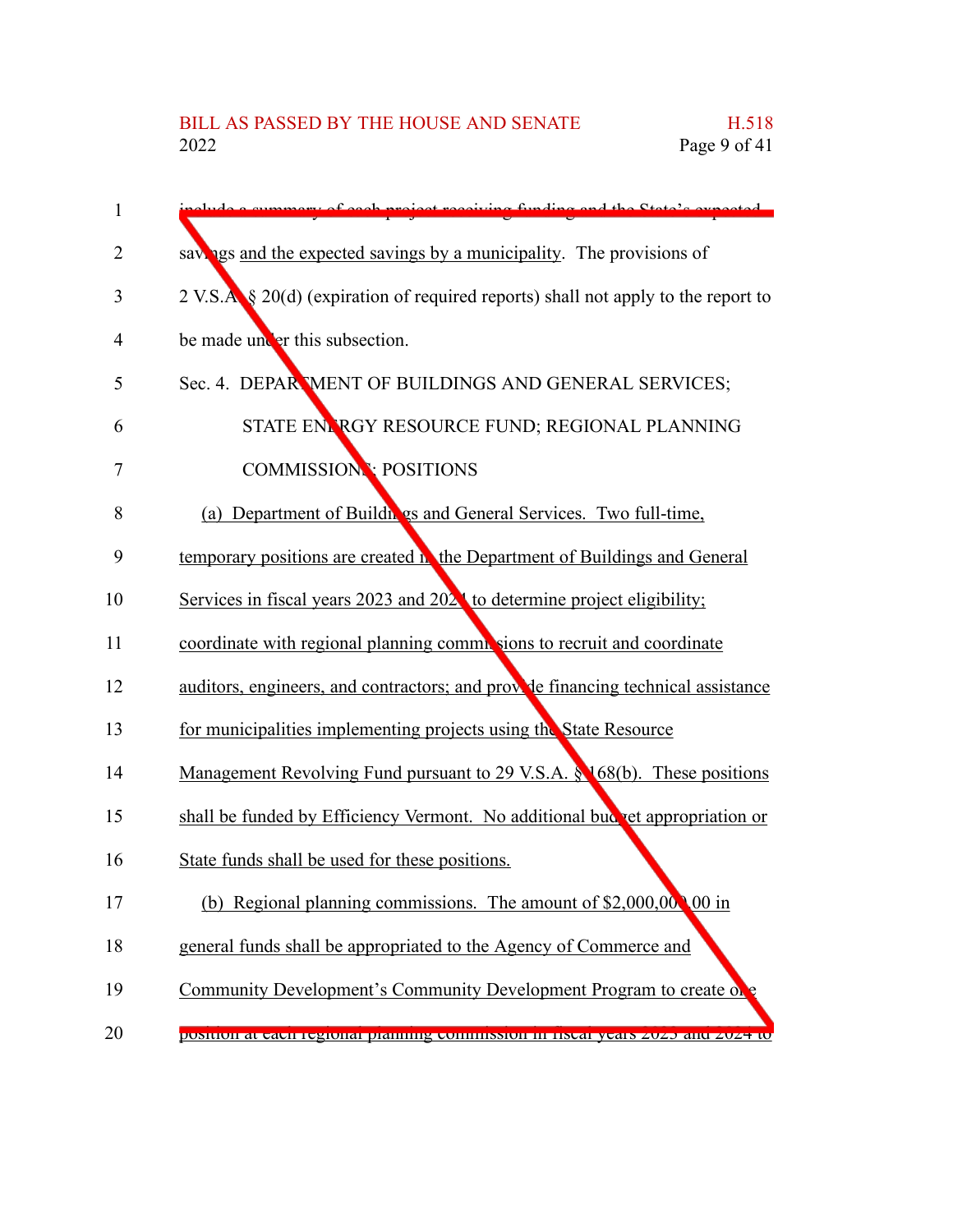

*taxpayers in that municipality.*

*(4) A modest expansion to the State Energy Management Program, established in 29 V.S.A. § 168, made in 2019 can assist municipalities with*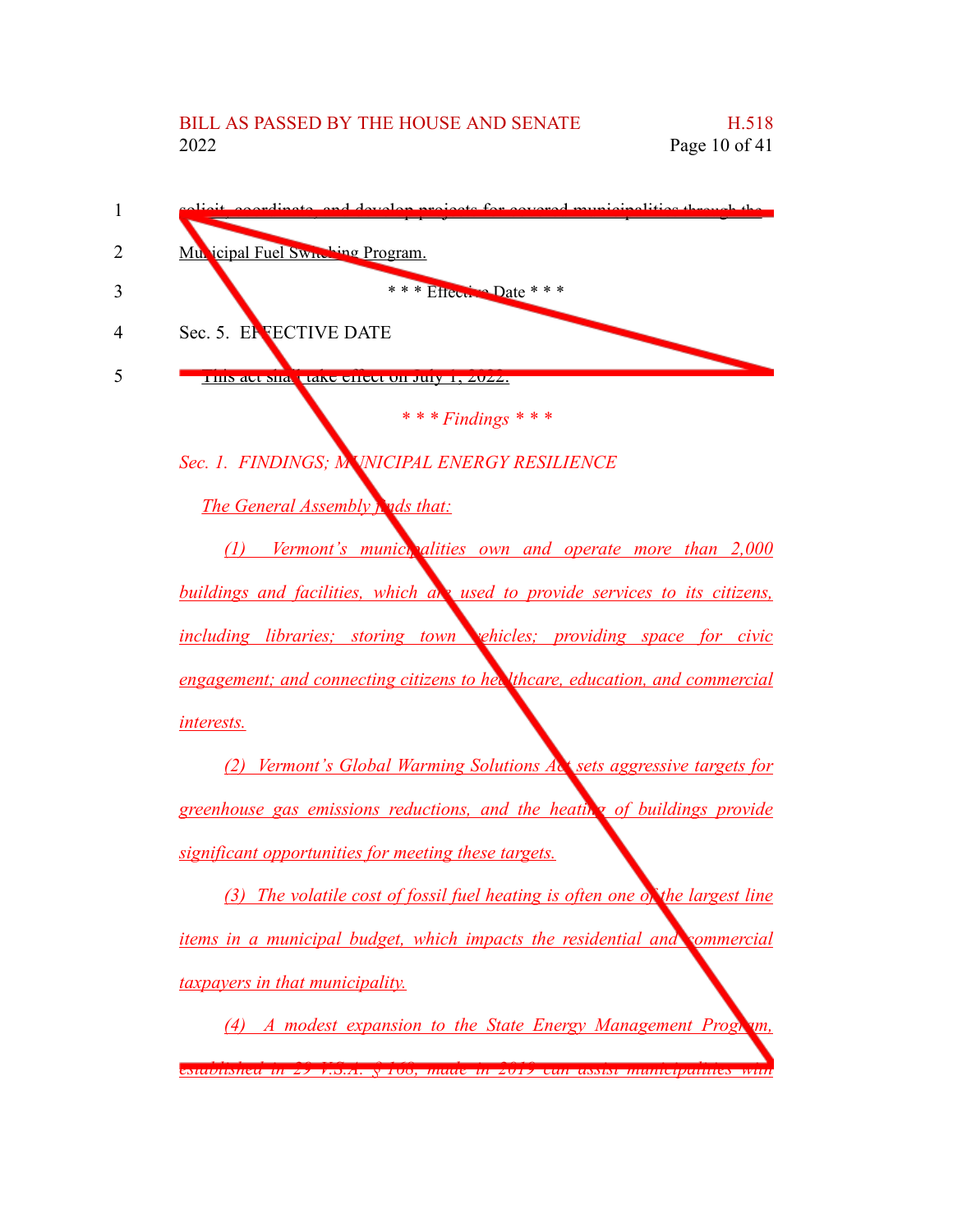*responding to the greenhouse gas emissions targets set forth in the Global Warming Solutions Act. (5) Connecting technical resources at the local, regional, and State level and expanding the State's energy management program to include municipal buildings will promote increased resilience and sustained connection to critical services for all Vermonters. Sec. 2. MUNICIPAL ENERGY RESILIENCE; DEPARTMENT OF BUILDINGS AND GENERAL SERVICES; ASSESSMENTS (a) Energy resilience assessments. On or before September 1, 2022, the Department of Buildings and General Services shall issue a request for proposal for a comprehensive energy resilience assessment of covered municipal buildings and facilities. (b) Request for proposal. The Commissioner of Buildings and General Services shall contract with an independent third party to conduct the assessment described in subsection (a) of this section. The assessment shall be completed on or before January 15, 2024. (c) Application. A covered municipality, in coordination with a regional planning commission that shall assist a municipality in developing plans, shall submit an application to the Department of Buildings and General Services to receive an assessment of its buildings and facilities pursuant to the guidelines established in subsection (e) of this section.*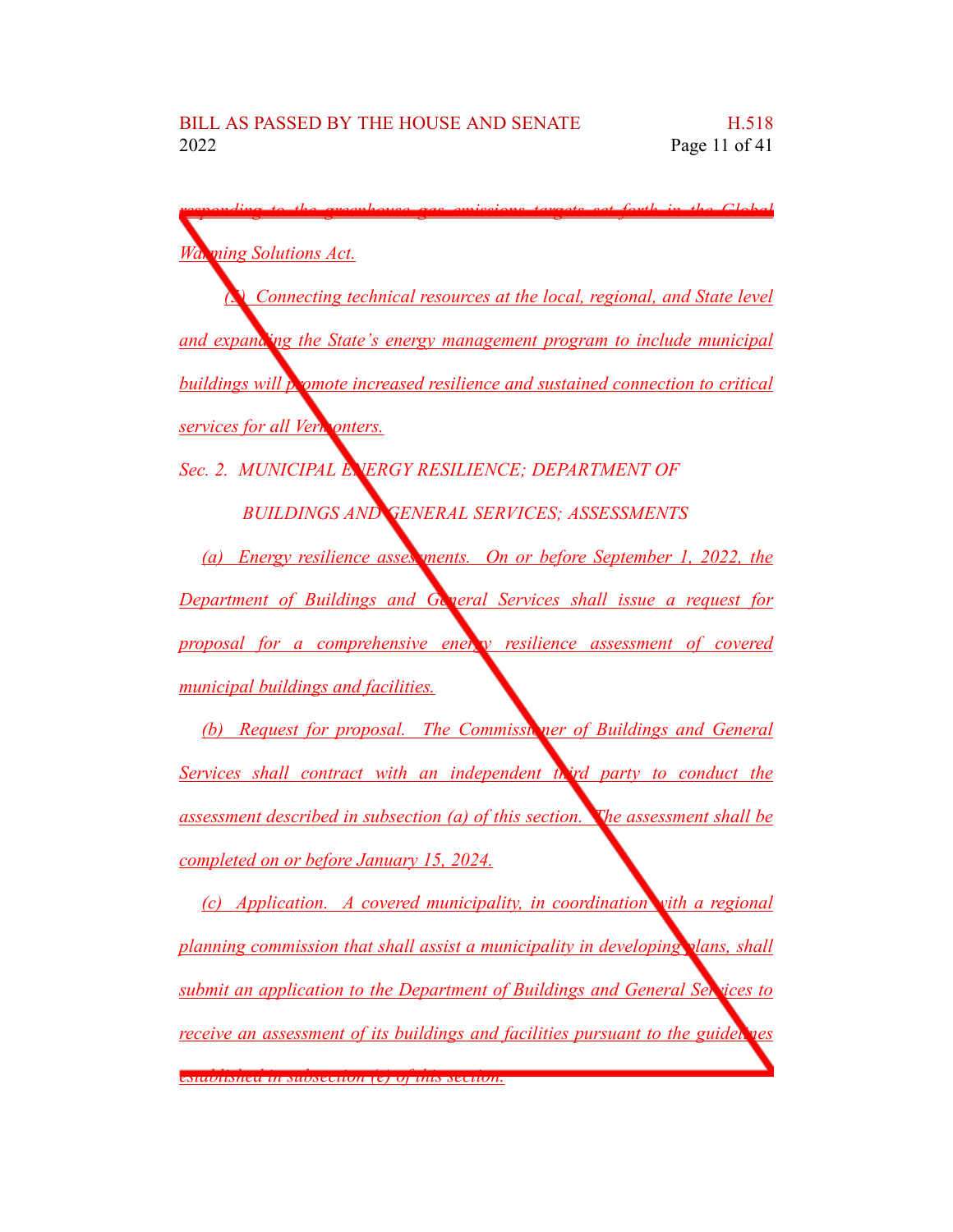*(d) Scope. For each covered municipality, the assessment described in subsection (a) of this section shall include a scope of work, cost, and timeline for completion for each building or facility. The assessment shall also include: (1) recommendations for improvements that reduce the operating and maintenance costs, enhance comfort, and reduce energy intensity in a municipal building or facility, including: (A) the improvement or replacement, or both, of heating, ventilation and air conditioning systems; (B) the use of a renewable energy source for heating systems, provided that recommendations for the use of a heating systems that uses fossil fuels is not eligible; and (C) improvements to the buildings or facilities thermal envelope; (2) an evaluation on the reasonableness of battery storage and EV charging stations and recommended locations, as applicable; (3) an evaluation of the potential for on-site renewable energy generation options and recommendation on the one most feasible, as applicable; (4) an estimate of costs for each recommendation; (5) an estimate of system and equipment life cycle costs and*

*consumption data; and*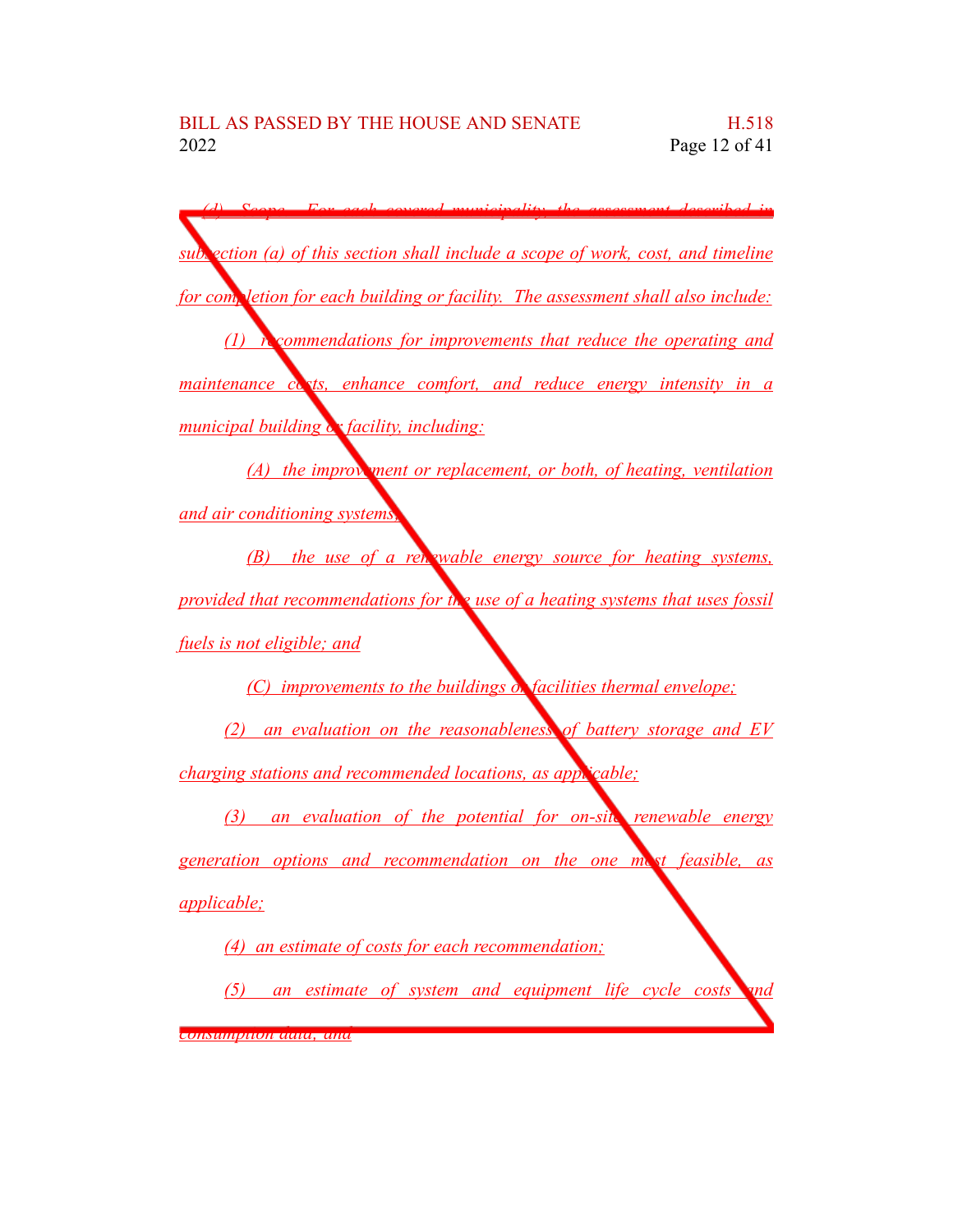*(6) the potential to phase the scope of work and suggest a prioritized order of completion separate from the energy assessment scope.*

*(e) Administration. The Department of Buildings and General Services shall establish guidelines for a covered municipality to receive an assessment and shall require at a minimum that:*

*(1) the covered municipality has access to high-speed Internet as defined in the State's Telecommunication Plan set forth in 30 V.S.A. § 202c or a plan is in place by 2024 to ensure access to high-speed Internet;*

*(2) the municipality commits for at least a five-year period to have or create at least one space in a building that is being assessed that is available to the public to enable work, education, and health monitoring or telehealth; and*

*(3) any building that is assessed is compliant with the American Disabilities Act at the time the project is completed.*

*(f) Definition. As used in this section, "covered municipality" means a city, town, fire district or incorporated village, and all other governmental incorporated units.*

*Sec. 3. MUNICIPAL ENERGY RESILIENCE GRANT PROGRAM*

*(a) Program established. In fiscal year 2023, there is established the Municipal Energy Resilience Grant Program to award grants to:*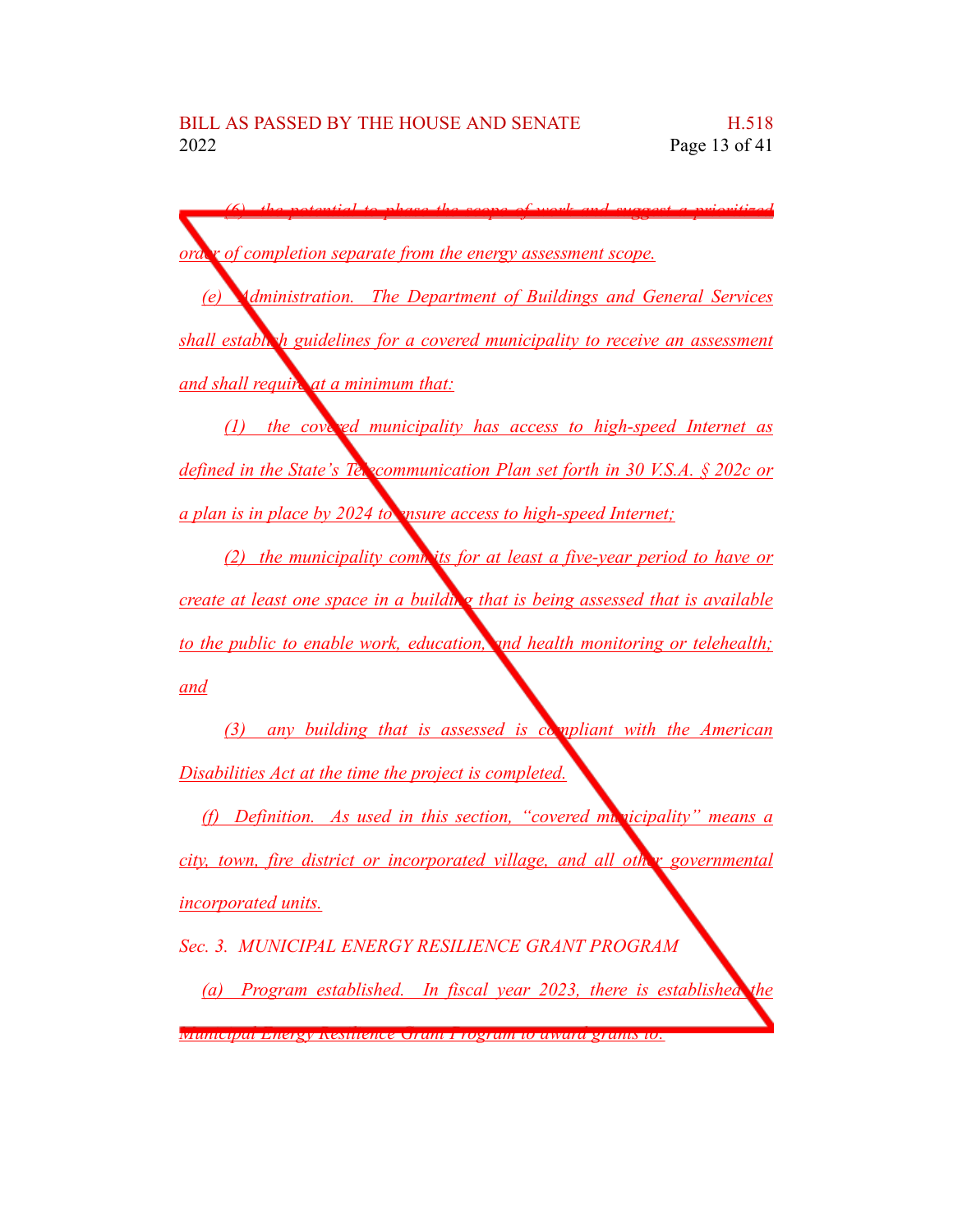| more efficient heating systems; and                                                                 |
|-----------------------------------------------------------------------------------------------------|
| <u><b>A</b></u> make necessary improvements to reduce emissions by reducing fossil                  |
| fuel usage and increasing efficiency in municipally owned buildings.                                |
| (b) Definition. As used in this section, "covered municipality" means a                             |
| city, town, fire district or incorporated village, and all other governmental                       |
| <i>incorporated units.</i>                                                                          |
| (c) Administration; implementation.                                                                 |
| (1) Grant awards. The Department of Buildings and General Services,                                 |
| in coordination with Efficiency Vermont, through the State Energy                                   |
| Management Program, shall administer the Program, which shall award                                 |
| grants for the following:                                                                           |
| $(A)$ not more than $200,000.0982,0,000.00$ to each covered                                         |
| municipality for approved projects for weatherization, thermal efficiency, to                       |
| supplement or replace fossil fuel heating systems with more efficient <b>unner</b>                  |
| <b><i>exangerified heating systems, and any other expenditures necessary for the project to</i></b> |
| be eligible for funding under federal law and guidelines; and                                       |
| not more than \$4,000.00 to each covered municipality to<br>(B)                                     |

*facilitate community meetings and communication about municipal energy*

*resilience.*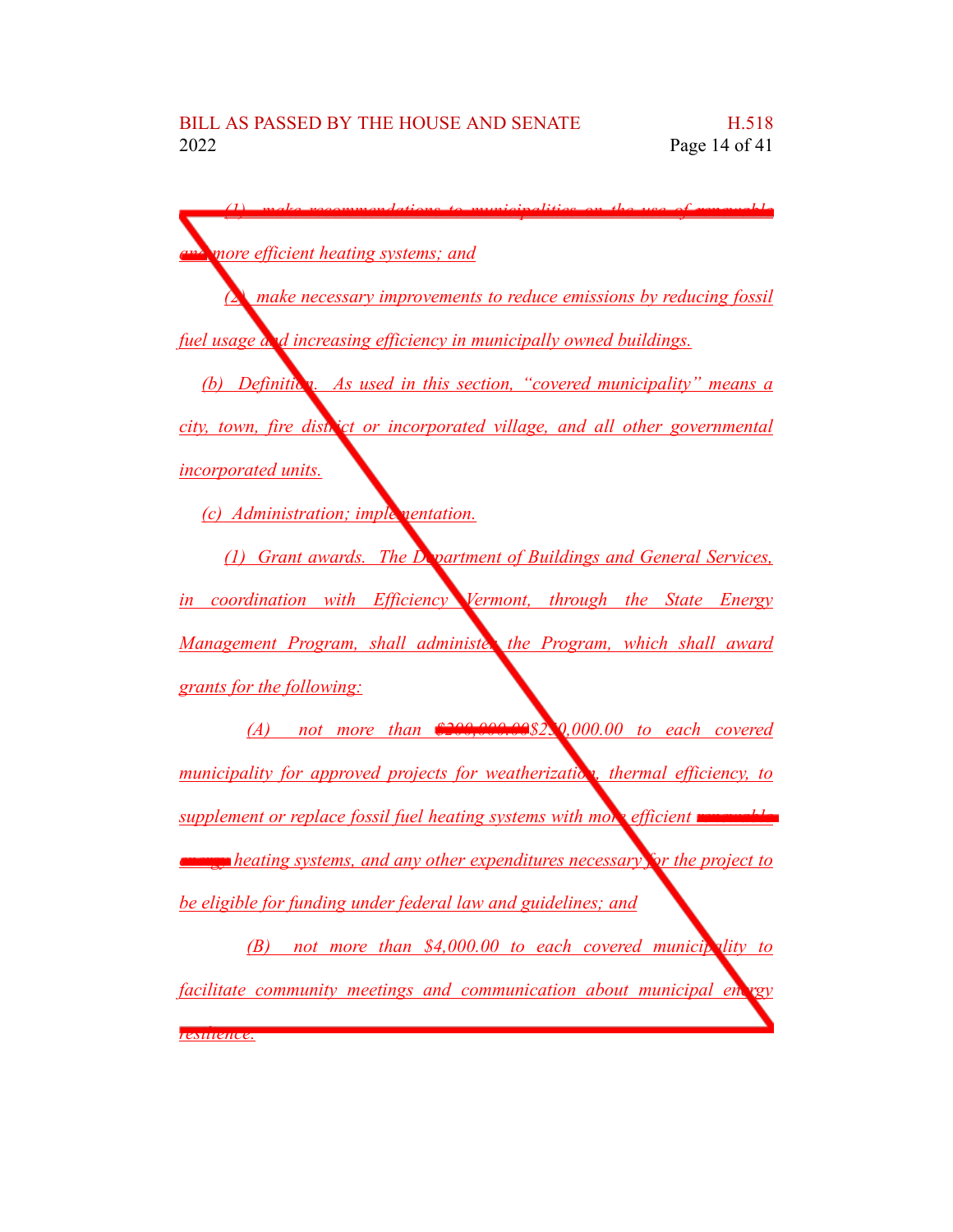*(2) Grant program design. The Department of Buildings and General Services, in consultation with Efficiency Vermont; the Vermont League of Cities and Towns; regional planning commissions; and experts in the field of thermal enclosure, energy efficiency, and renewable building space systems, shall design the Program. The Program shall include a streamlined and minimal application process for a municipality to apply directly to the Department of Buildings and General Services or with the assistance of a regional planning commission. The Program design shall establish:* 

*(A) an outreach and education plan by regional planning commissions, including specific tactics to reach and support each covered municipality;*

*(B) an equitable system for distributing grants statewide on the basis of need according to a system of priorities, including the following ranked in priority order:*

*(i) a municipality with the highest energy burden community needs and lowest resources, as defined in Efficiency Vermont's 2019 Energy Burden Report;*

*(ii) a municipality that may not have administrative support to apply for grants;*

*(iii) geographic location;*

*(iv) community size; and*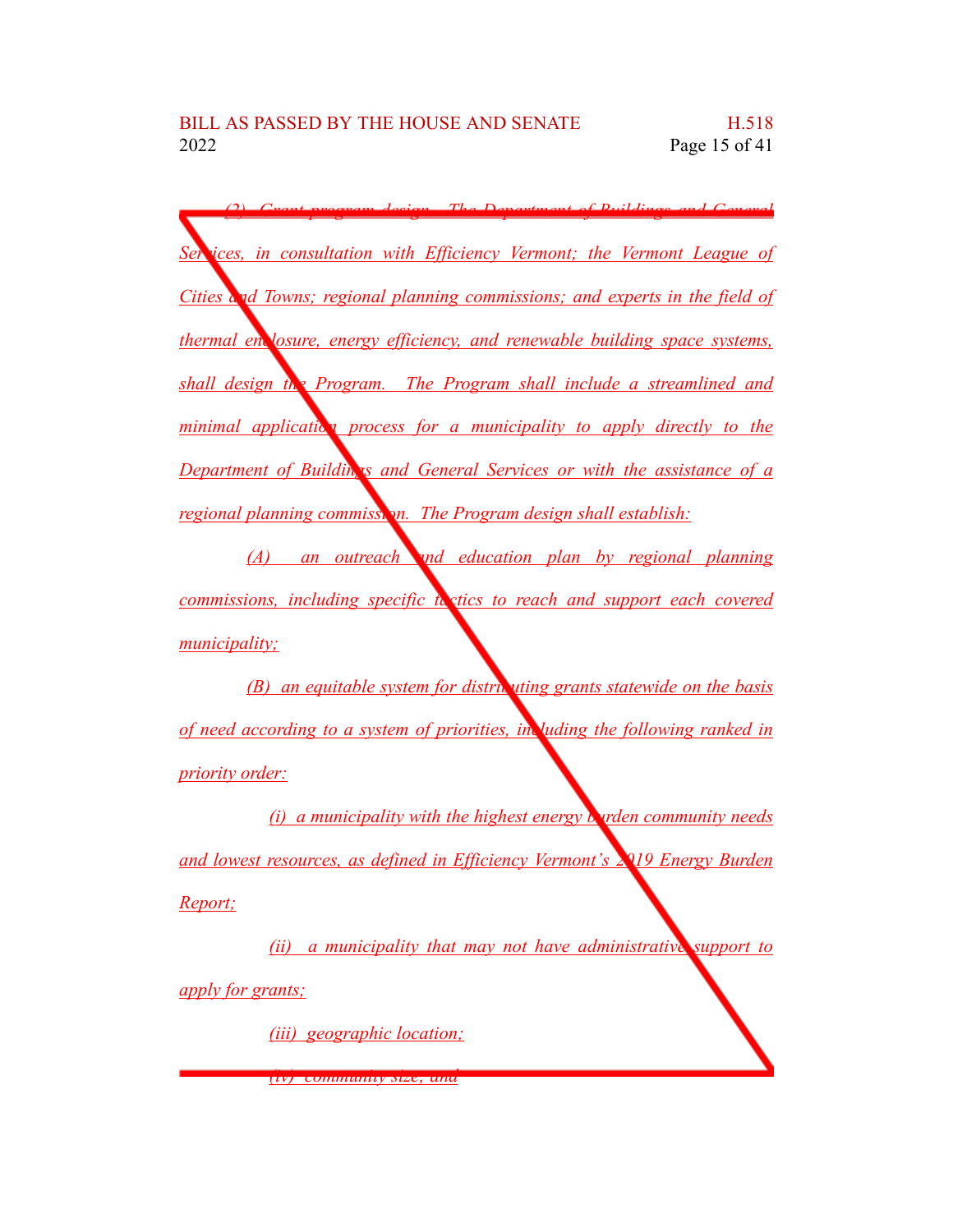×.

*(v) whether another division of the municipality has already*

| rectived a grant;                                                                 |
|-----------------------------------------------------------------------------------|
| (C) guidelines for renewable and energy efficiency buildings systems              |
| resilience, Vurability, health, and efficiency measures and costs that will be    |
| <u>eligible for grad t funding; and </u>                                          |
| (D) eligibility criteria for covered municipalities, including written            |
| <u>commitment by the multicipality to conduct community workshops and a self-</u> |
| <u>assessment.</u>                                                                |
| (d) Coordination. The Deptement of Buildings and General Services shall           |
| coordinate with any other State extities and agencies working with covered        |
| municipalities to provide grants for the Program.                                 |
| (e) Funding. The Program shall be funded by the American Rescue Plan              |
| <u>Act Capital Projects Fund.</u>                                                 |
| (f) Assessment. A covered municipality is only eligible for a grant under         |
| this section if an assessment of its buildings and facilities has been conducted  |
| <u>pursuant to Sec. 2 of this act.</u>                                            |
| Sec. 4. MUNICIPAL ENERGY RESILIENCE GRANT PROGRAM;                                |
| <b>APPROPRIATION</b>                                                              |
| In fiscal year 2023, the amount of \$48,400,000.00 shall be appropriated          |
| from the American Rescue Plan Act (ARPA) from the Capital Projects Funk to        |

*the Municipal Energy Resilience Grant Program for use as follows:*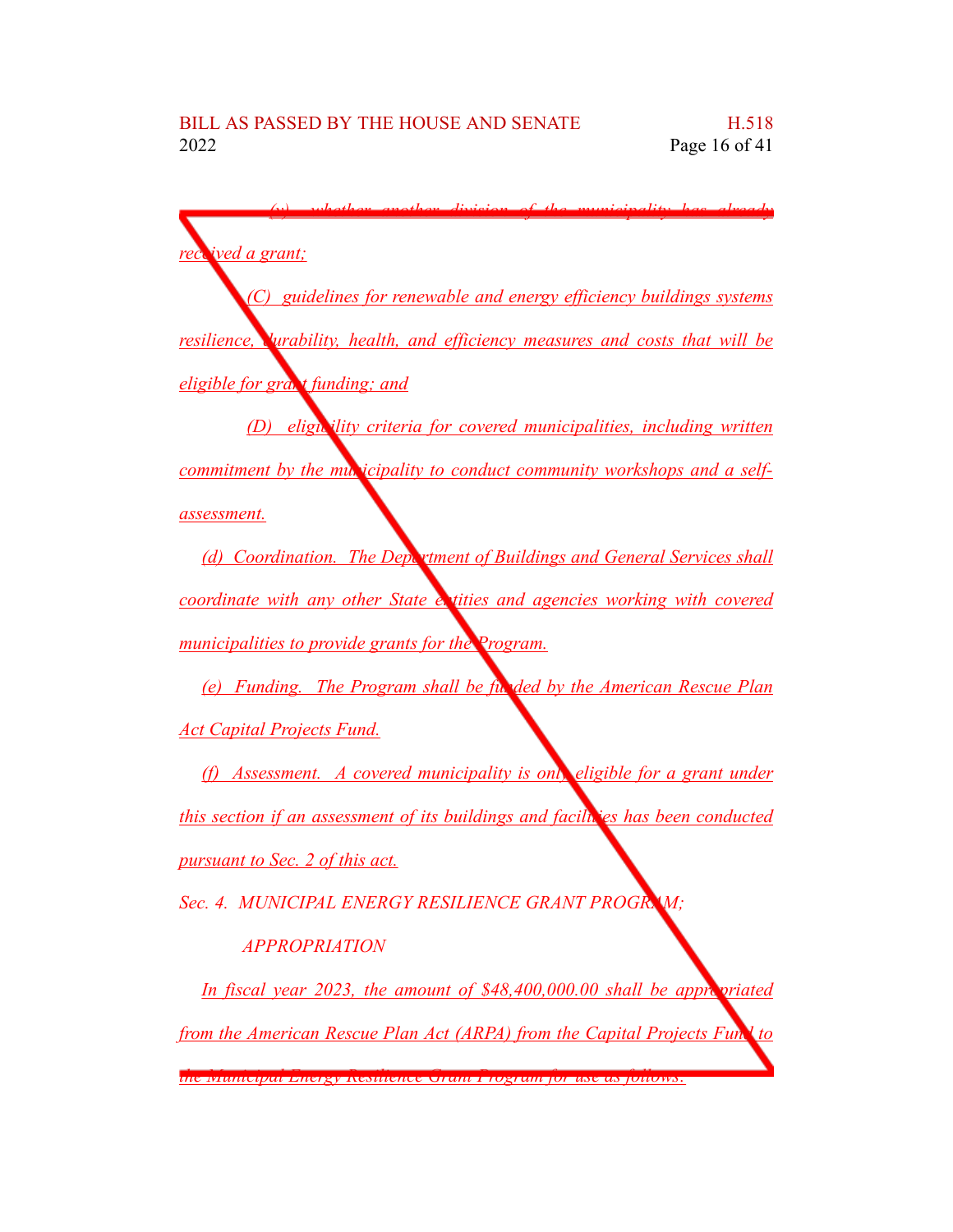*(1) The amount of \$2,400,000.00 shall be appropriated to the Agency of Commerce and Community Development for regional planning commissions to assist with grant and assessment applications and provide programming and technical assistance to covered municipalities. The funding to regional planning commissions shall be distributed as follows: (A) Fifty-five percent of the funds shall be divided equally among the regional planning commissions. (B) Forty-five percent of the funds shall be allocated according to the number of Vermont member municipalities in each regional planning commission as of July 1, 2022. (2) The amount of \$46,000,000.00 shall be appropriated to the Department of Buildings and General Services to be used as follows: (A) \$5,000,000.00 for hiring a contractor to conduct assessments pursuant to Sec. 2 of this act; (B) \$1,000,000.00 for grants to covered municipalities to facilitate community meetings and communication about municipal energy resilience; and (B) \$1,000,000.00 for costs associated with administering the grant program; and*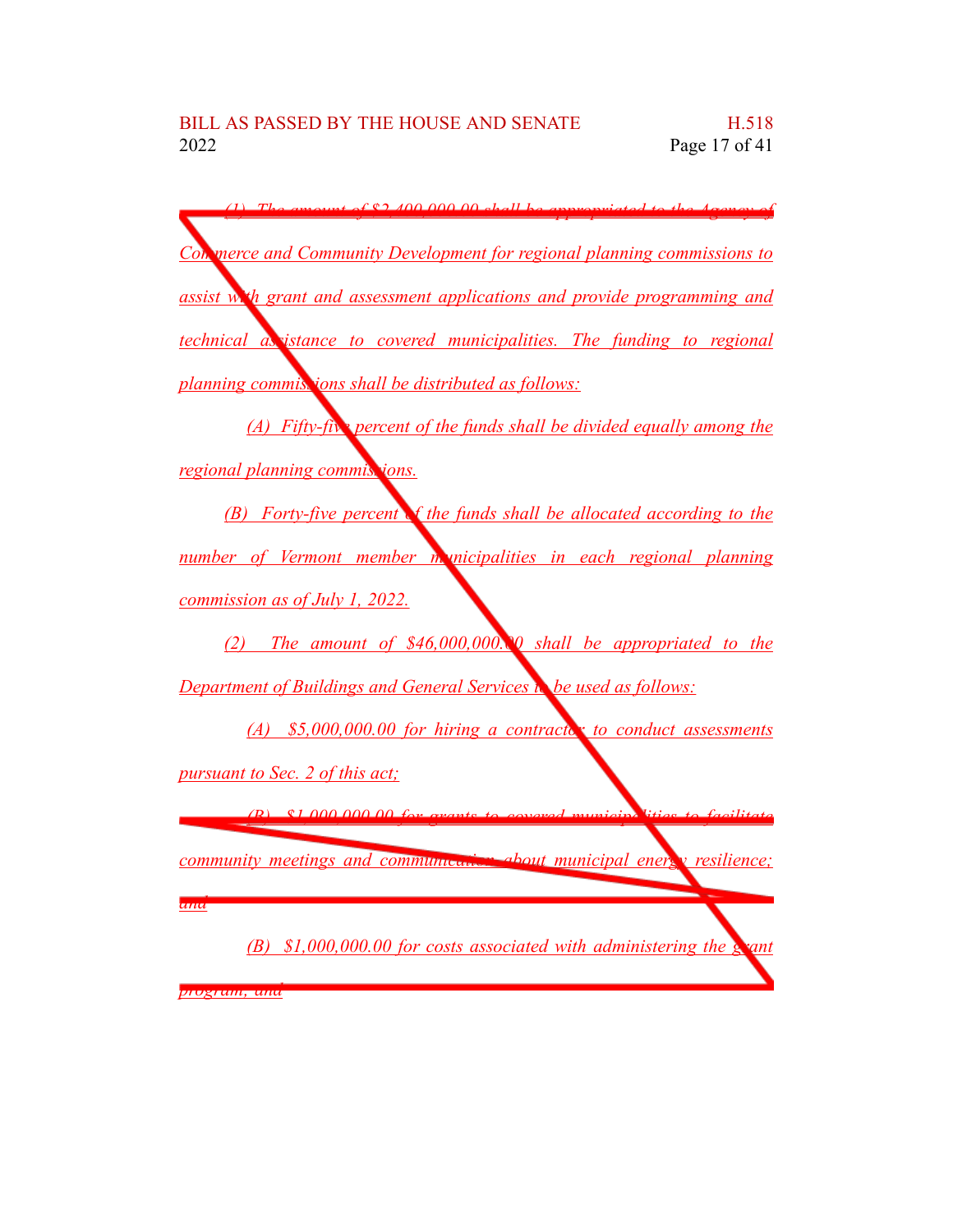*(C) \$40,000,000.00 for grants to covered municipalities for weatherization, thermal efficiency, and to supplement or replace heating systems with more efficient renewable energy less efficient heating systems. \* \* \* Municipal Energy Loan Program \* \* \* Sec. 5. 29 V.S.A. § 168a is added to read: § 168a. MUNICIPAL ENERGY LOAN PROGRAM (a) Authority. The Department of Buildings and General Service is authorized to provide financing to municipalities through the Municipal Energy Loan Program for equipment replacement, studies, weatherization, construction of improvements affecting the use of energy resources, the implementation of energy efficiency and conservation measures, and the use of renewable resources. (b) Loan eligibility and criteria. The Commissioner shall establish for the Program described in subsection (a) of this section: (1) criteria to determine eligibility for funding, including repayment*

*terms;*

*(2) a priority basis for the selection process that ensures equitable allocation of funds to municipalities, considering at least financial need, geographic distribution, and ability to repay; and*

*(3) loan conditions that ensure accountability by a municipality receiving funds.*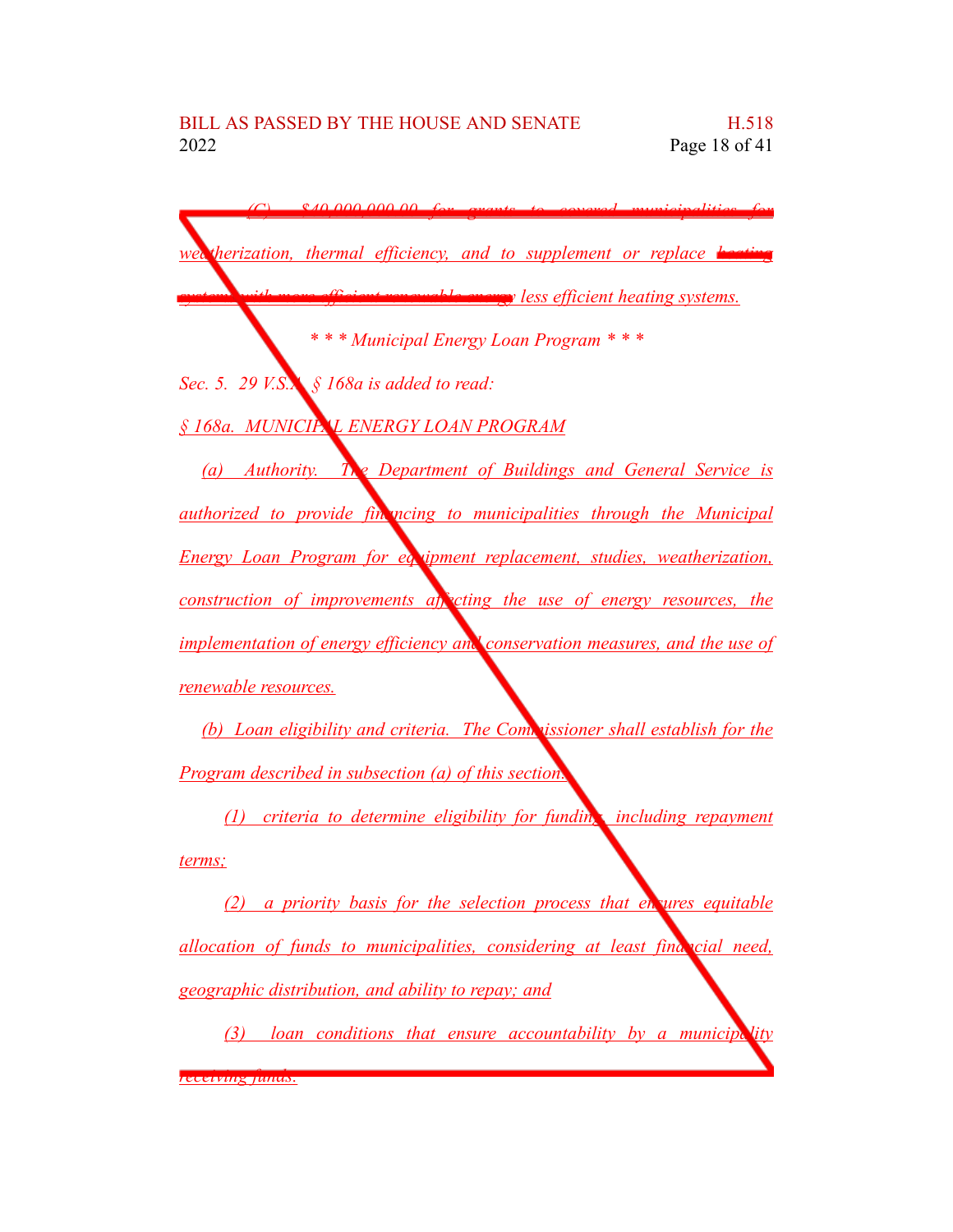*(c) Definitions. As used in this section: (1) "Energy efficiency improvement" has the same meaning as in section 168 of this title. (2) "Municipality" means a city, town, fire district or incorporated village, and all other governmental incorporated units. (3) "Renewables" has the same meaning as in 30 V.S.A. § 8002. (4) "Resource conservation measures" has the same meaning as in section 168 of this title. Sec. 6. 29 V.S.A. § 168b is added to read: § 168b. MUNICIPAL ENERGY REVOLVING FUND (a) Creation. There is established the Municipal Energy Revolving Fund to provide financing for the Municipal Energy Loan Program established in section 168a of this title. (b) Monies in the Fund. The Fund shall consist of:*  $(1)$  *monies appropriated to the Fund authorization of the Emergency Board and; (2) loan repayment by municipalities; and. (3) fees for administrative costs paid by municipalities, which may be fixed by the Commissioner subject to the approval of the Secretary of Administration.*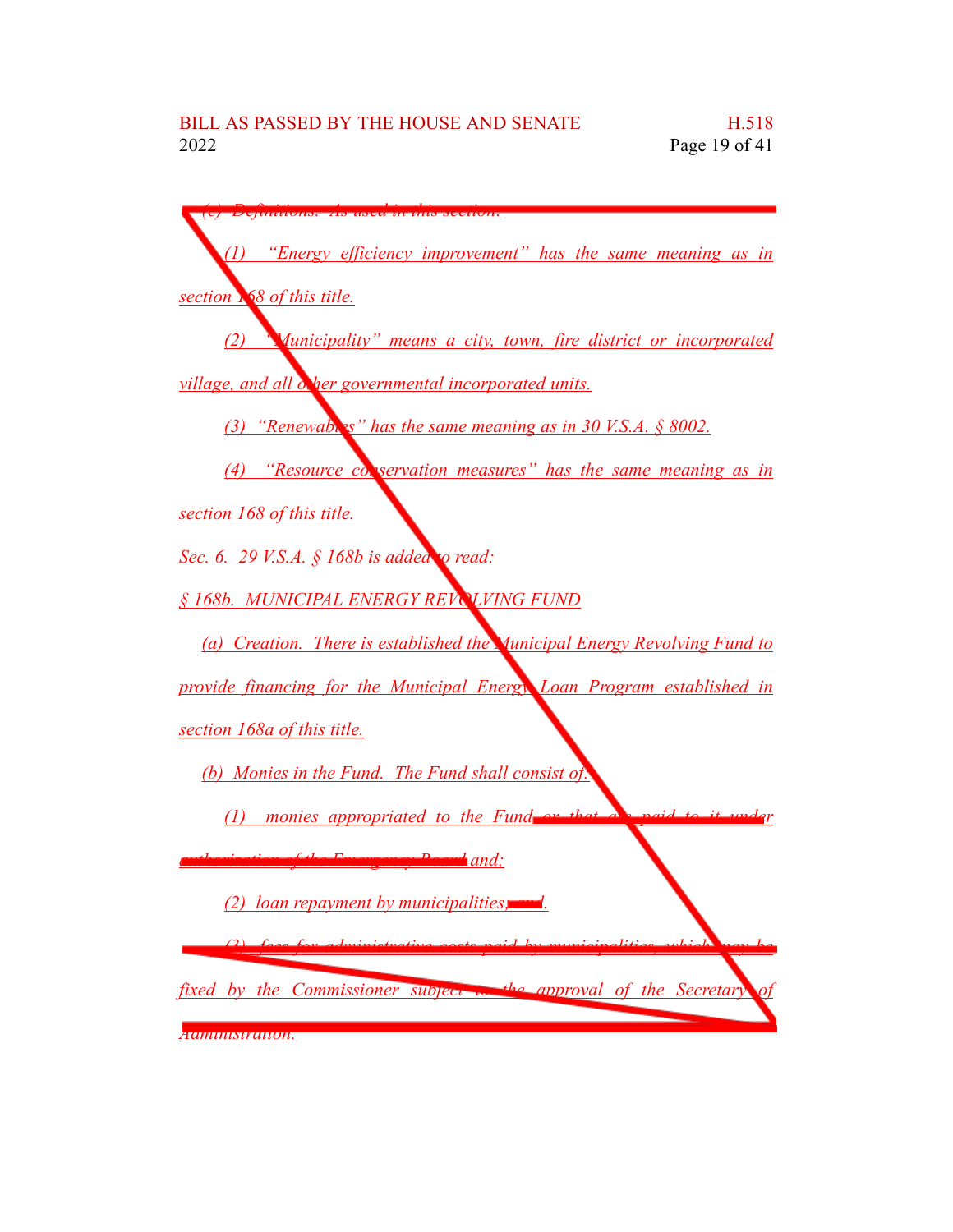*(c) Repayment terms. A municipality receiving funding shall repay the Fund through its regular operating budget according to a schedule established by the Commissioner. administrative costs over the term of the repayment. (d) Fund administration. (1) The Commissioner of Finance and Management may anticipate receipts to this Fund and issue warrants based thereon. (2) The Commissioner of Buildings and General Services shall maintain accurate and complete records of all receipts by and expenditures from the Fund. (3) All balances remaining at the end of a fiscal year shall be carried over to the following year. (e) Definitions. As used in this section: (1) "Energy efficiency improvement" has the same meaning as in section 168 of this title. (2) "Renewables" has the same meaning as in 30 V.S.A. § 8002. (f) Annual report. Beginning on or before January 15, 2023 and annually thereafter, the Commissioner of Buildings and General Services shall report to the House Committees on Corrections and Institutions and on Energy and Technology and the Senate Committee on Institutions on the expenditure of funds from the Municipal Energy Revolving Fund. For each fiscal year, the*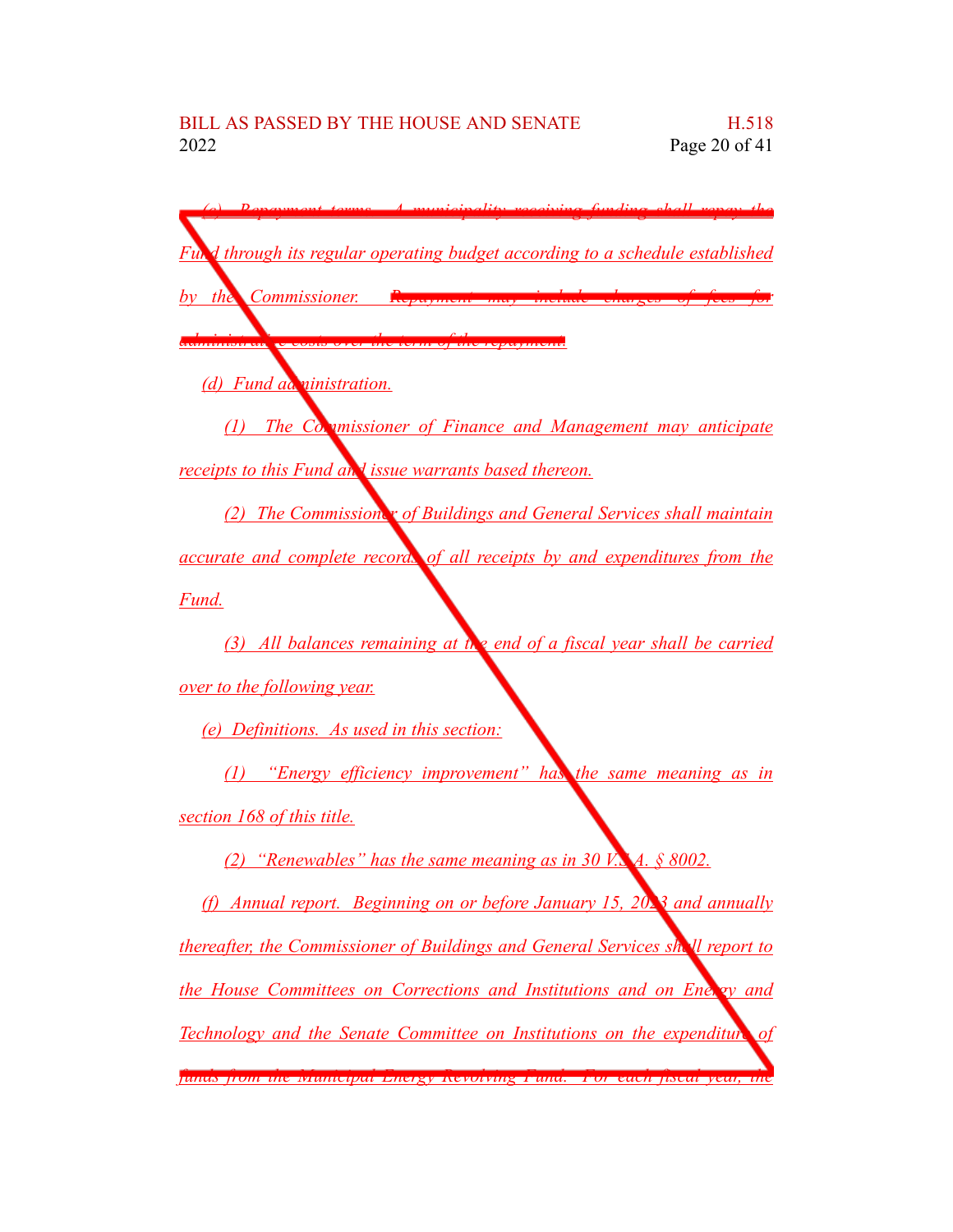*report shall include a summary of each project receiving funding and the municipality's expected savings. The provisions of 2 V.S.A. § 20(d) (expiration of required reports) shall not apply to the report to be made under this subsection. Sec. 6a. MUNICIPAL ENERGY REVOLVING FUND; DEPARTMENT OF BUILDINGS AND GENERAL SERVICES; FEE RECOMMENDATION On or before January 15, 2023, the Commissioner of Buildings and General Services shall submit a recommendation to the House Committee on Ways and Means and the Senate Committee on Finance for a fee amount to be charged to pay for administrative costs associated with the Municipal Energy Revolving Fund. Sec. 7. MUNICIPAL ENERGY REVOLVING FUND; FY 2023 APPROPRIATION; REPORT (a) In FY 2023, to the extent permitted by federal law, the following*

*amounts shall be transferred to the Department of Buildings and General Services from the Department of Public Service for the Municipal Energy Revolving Fund, as established in 29 V.S.A. § 168b:*

*(1) not more than \$750,000.00\$800,000.00 from the Energy Efficiency Revolving Loan Fund Capitalization Grant allocated in the Infrastructure*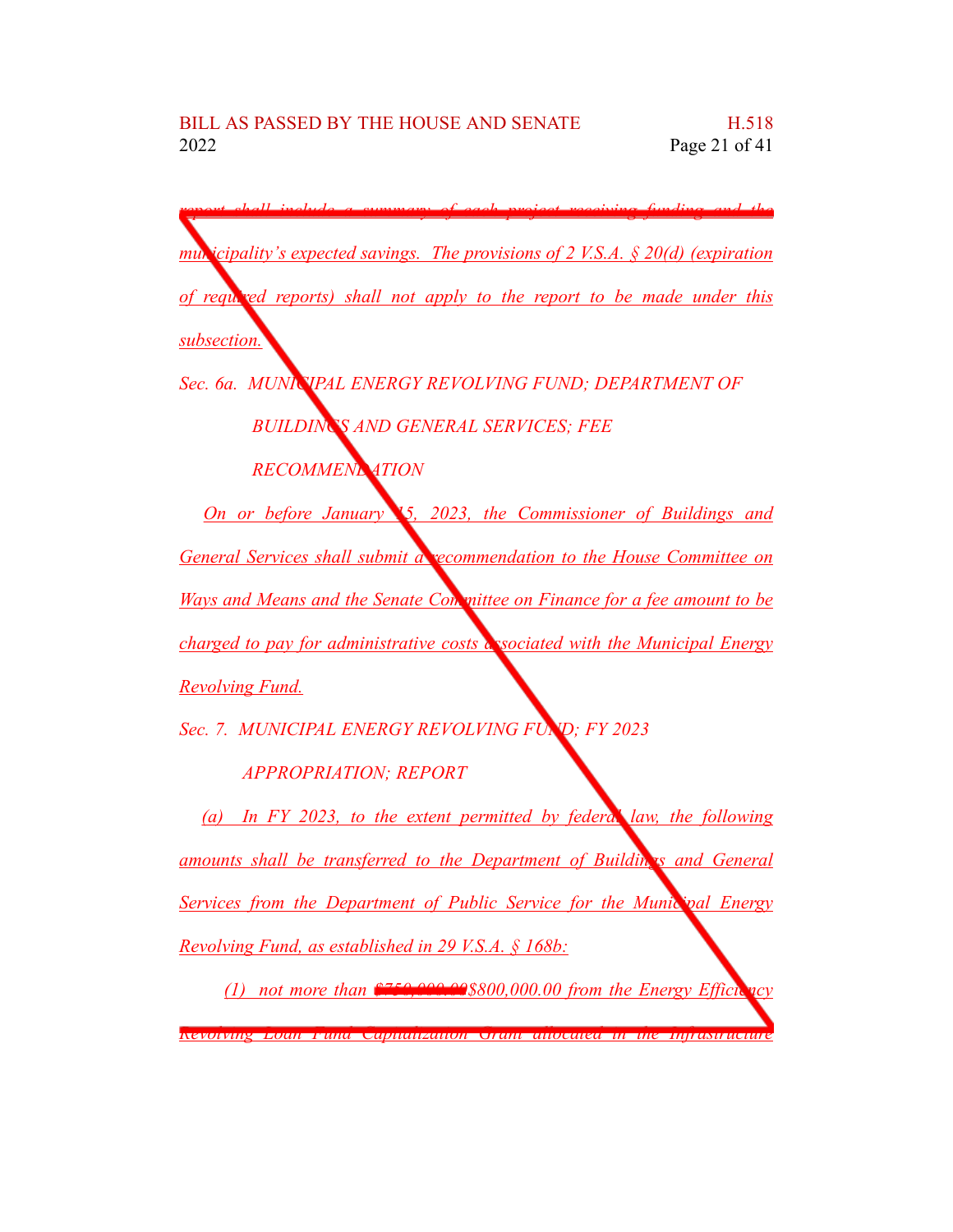| $I$ $N_2$ $117.58$ purguant to                                                |
|-------------------------------------------------------------------------------|
|                                                                               |
| in 2 V.S.A. § 5; and                                                          |
|                                                                               |
| not more than \$1,500,000.00\$2,000,000.00 from the Energy                    |
|                                                                               |
| <b>Efficiency and Renewable Energy Block Grant Fund in the Infrastructure</b> |
|                                                                               |
| Investment and Jobs Act, Pub. L. No. 117-58 pursuant to the process set forth |
|                                                                               |
| <u>in 32 V.S.A. § 5.</u>                                                      |
|                                                                               |
| (b) On or before Ja. wary 15, 2023, the Department of Public Service shall    |
| report to the House Committee on Energy and Technology and the Senate         |
|                                                                               |
| Committee on Finance on the otal grant amounts approved by the State and      |
|                                                                               |
| transferred to the Municipal Energy Revolving Fund pursuant to subsection (a) |
|                                                                               |
| <u>of this section.</u>                                                       |
|                                                                               |
| Sec. 8. 2015 Acts and Resolves No. 58, Sec. E.112, as amended by 2019 Acts    |
|                                                                               |
| and Resolves No. 72, Sec. E.112, is further amended to read:                  |
|                                                                               |
| Sec. E.112 ENERGY EFFICIENCY; STATE BULDINGS AND                              |

*FACILITIES*

*(b) Notwithstanding any provision of Title 30 of the Vermont Statutes Annotated, Public Service Board order, or other provision of law to the contrary:*

*\* \* \**

*(1) The Department and Efficiency Vermont (EVT) shall augment the*

*Program for a preliminary period of eight 11 years commencing in fiscal year*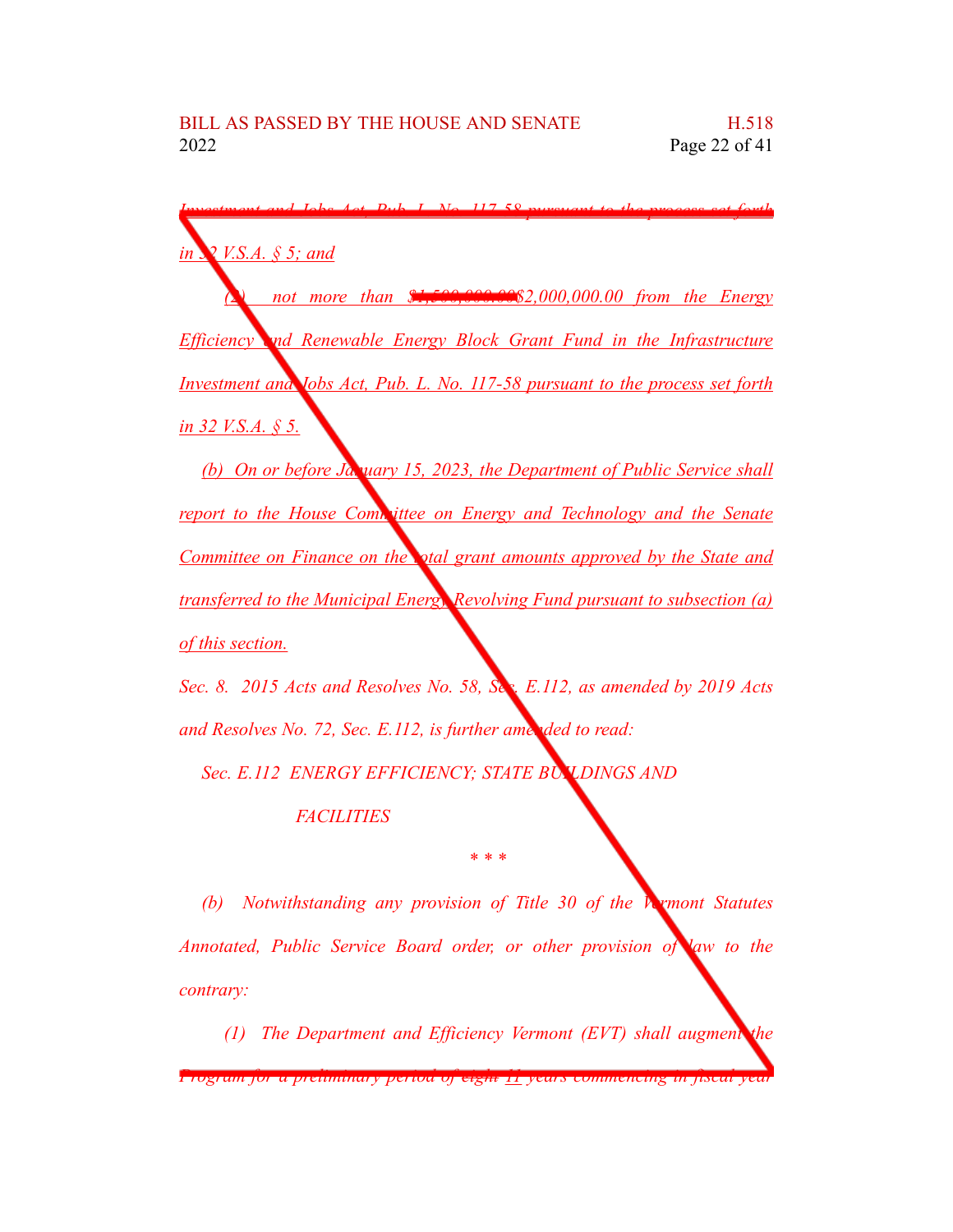*2016 under which EVT shall provide the Department with support for the Pram to deliver cost-effective energy efficiency and conservation measures to State buildings and facilities, with the goal of this pilot to create a selfsustaining program at the Department, with annual savings from energy projects exceeding the annual cost to staff the Program. The Department and EVT may agree to continue conducting this augmented Program in subsequent fiscal years, after considering recommendations for improvement based on evaluation of the preliminary period.*

*(2) In addition to the requirements of subdivision (1) of this subsection, the project shall include provision by EVT of support for personnel to implement the Program during fiscal years 2016 to 2023 2027.*

*\* \* \**

*\* \* \**

*(B) Under this subdivision (2), EVT shall provide up to \$290,000 during fiscal year 2016. For the remaining seven 10 fiscal years, EVT shall provide an additional amount sufficient to support annual salary and benefit adjustments make available under agreement with the Department an additional amount sufficient to support annual salary and benefit adjustments. These funds shall be received in the Facilities Operations Fund established in 29 V.S.A.* § 160a, and may be spent using excess receipts authority. Efficiency *Vermont and the Department may agree to adjust the funding committed to this*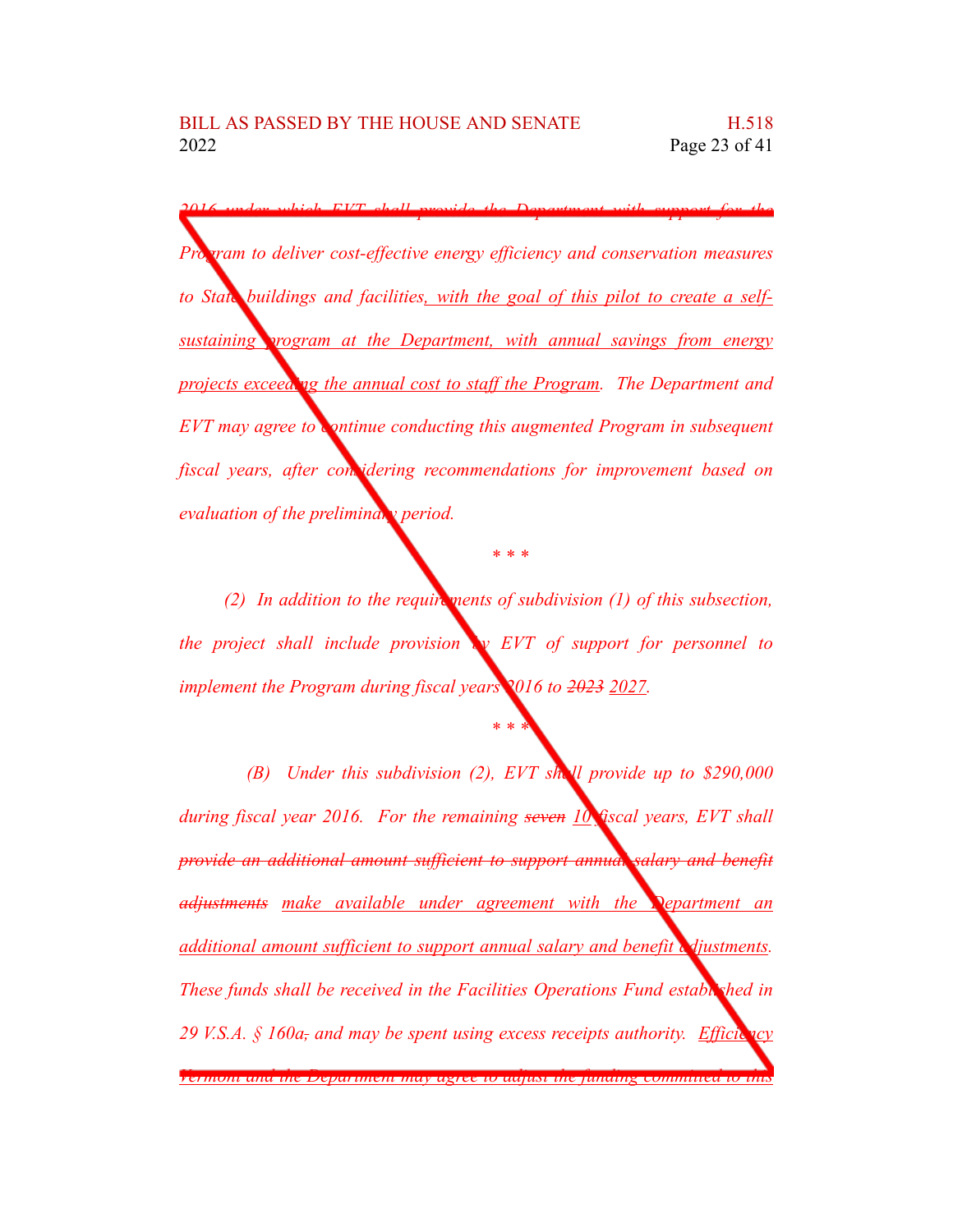*Program based on a joint evaluation that annual energy savings generated by this Program exceed the annual cost of the staff positions.*

*(3) The Public Service Board shall adjust any performance measures applicable to EVT to recognize the requirements of this section.*

*(c) The Department and EVT shall execute a new or amended memorandum of understanding to implement this section, which shall include targets for future energy savings, a process for determining how savings targets are met, and details of EVT's commitment for personnel over an eight-year a 10-year time period.*

*(d) On or before October 1 of each year commencing in 2016 and ending in 2023 2027, the Department and EVT shall provide a joint report on the implementation of this section.*

*\* \* \**

*(5) The report to be submitted in 2019 and, in 2023, and in 2027 shall contain an evaluation of the Program authorized under this section and any resulting recommendations, including recommendations related to Program continuation beyond 2023 2027.*

*\* \* \**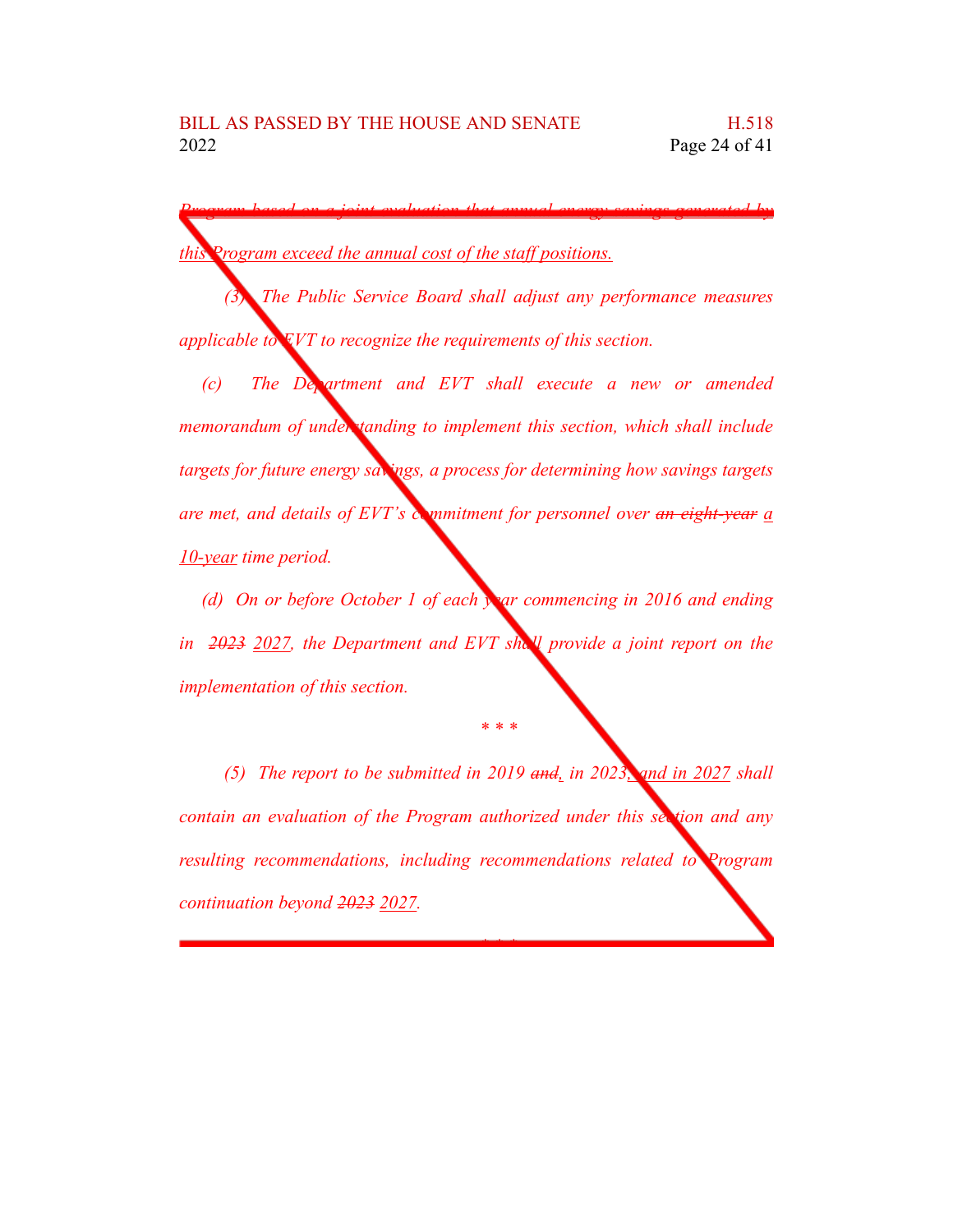*Sec. 9. FY 2023; APPROPRIATION; DEPARTMENT OF BUILDINGS AND GENERAL SERVICES: PEGION COMMISSIONS; POSITIONS (a) Department of Buildings and General Services. Two full-time, limited-<u>service positic<sup>1</sup>s are created in the Department of Buildings and General*</u> *<u>Services; State Energy Management Program in fiscal years* 2023 *for three*</u> *fiscal years as part of the expanded State Energy Management Program, as set forth between Efficiency Vermont and the Department of Public Service. The positions shall be responsible for determining project eligibility; coordinating with regional planning commissions; to recruit and coordinate auditors, engineers, and contractors; and providing financing technical assistance for municipalities implementing projects. These positions shall be funded by Efficiency Vermont pursuant to the authority set forth in 2015 Acts and Resolves No. 58, Sec. E.112, as amended by 2019 Acts and Resolves No. 72, Sec. E.112. No additional budget appropriation or State funds shall be used for these positions. (b) Regional planning commissions. The amount of \$2,400,000.00 in General Funds shall be appropriated to the Agency of Commerce and Community Development's Community Development Program to fund staffing at each regional planning commission in fiscal years 2023 and 2024 to solicit, coordinate, and develop projects for covered municipalities through the*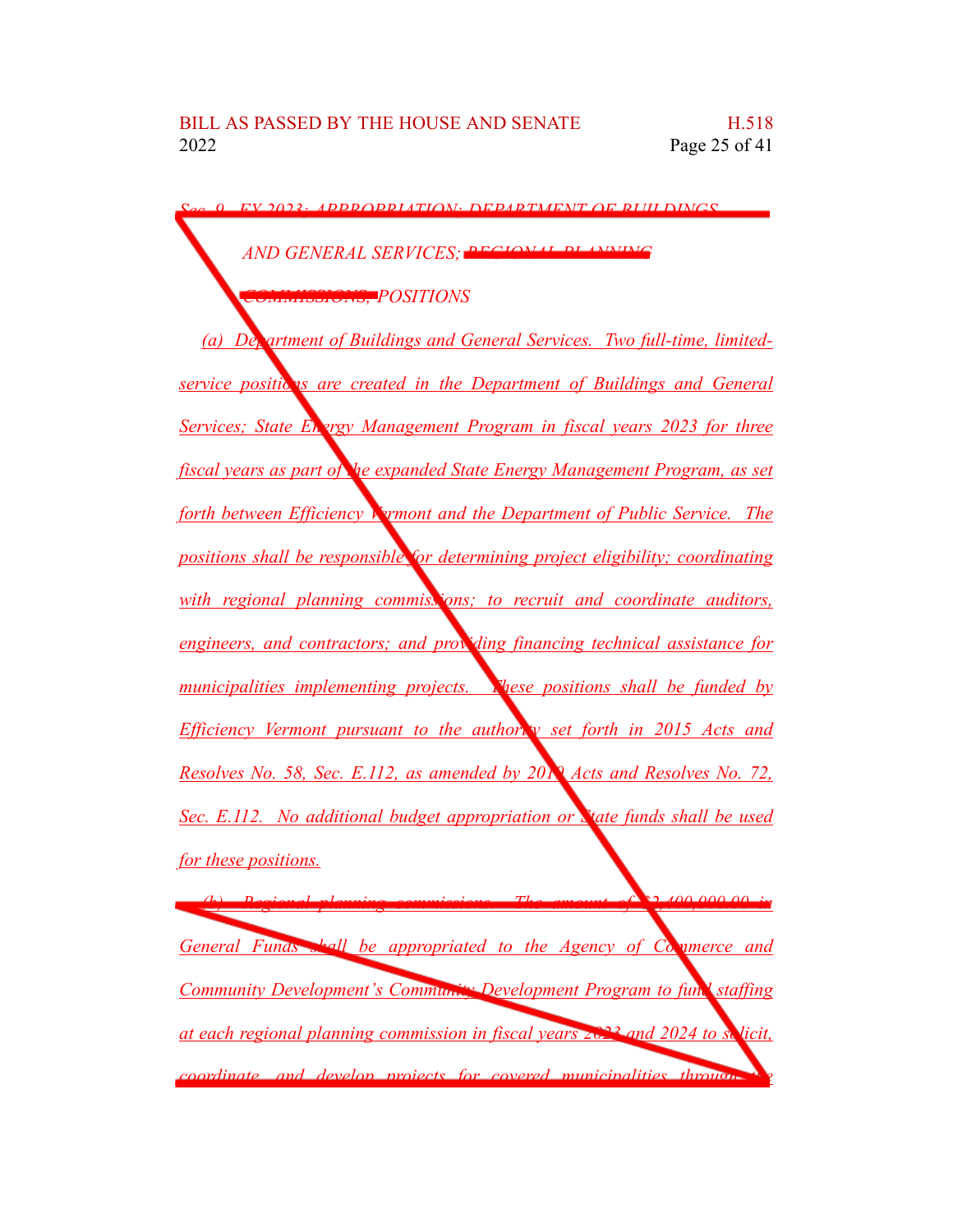| $\lim_{\alpha \to 0}$ DDC <sub>a Sha</sub> ll h                                  |
|----------------------------------------------------------------------------------|
| <i><b>Souted on follows:</b></i><br>dist                                         |
| <i>(I) Fifty-five percent of the funds shall be divided equally among the</i>    |
| regional plant ing commissions.                                                  |
| (2) Forty-five percent of the funds shall be allocated according to the          |
| number of Vermont <b>Rember municipalities in each region.</b> planning          |
| <mark>Juhanul un uj July 1, 4044</mark>                                          |
| (b) Department of Buildings and General Services; Municipal Energy               |
| Resilience Grant Program. Two full-thre, limited-service positions are created   |
| in the Department of Buildings and General Services in fiscal year 2023 for      |
| three fiscal years to administer the Municip. I Energy Resilience Grant          |
| Program created in Sec. 3 of this act. The positions hall be funded from the     |
| amount of \$1,000,000.00 for administrative costs appropriated in Sec. $4(2)(B)$ |
| of this act.                                                                     |
| * * * Effective Date * * *                                                       |

*Sec. 10. EFFECTIVE DATE*

*This act shall take effect on July 1, 2022.*

*Sec. 1. FINDINGS; MUNICIPAL ENERGY RESILIENCE*

*The General Assembly finds that:*

*(1) Vermont's municipalities own and operate more than 2,000 buildings and facilities, which are used to provide services to its citizens,*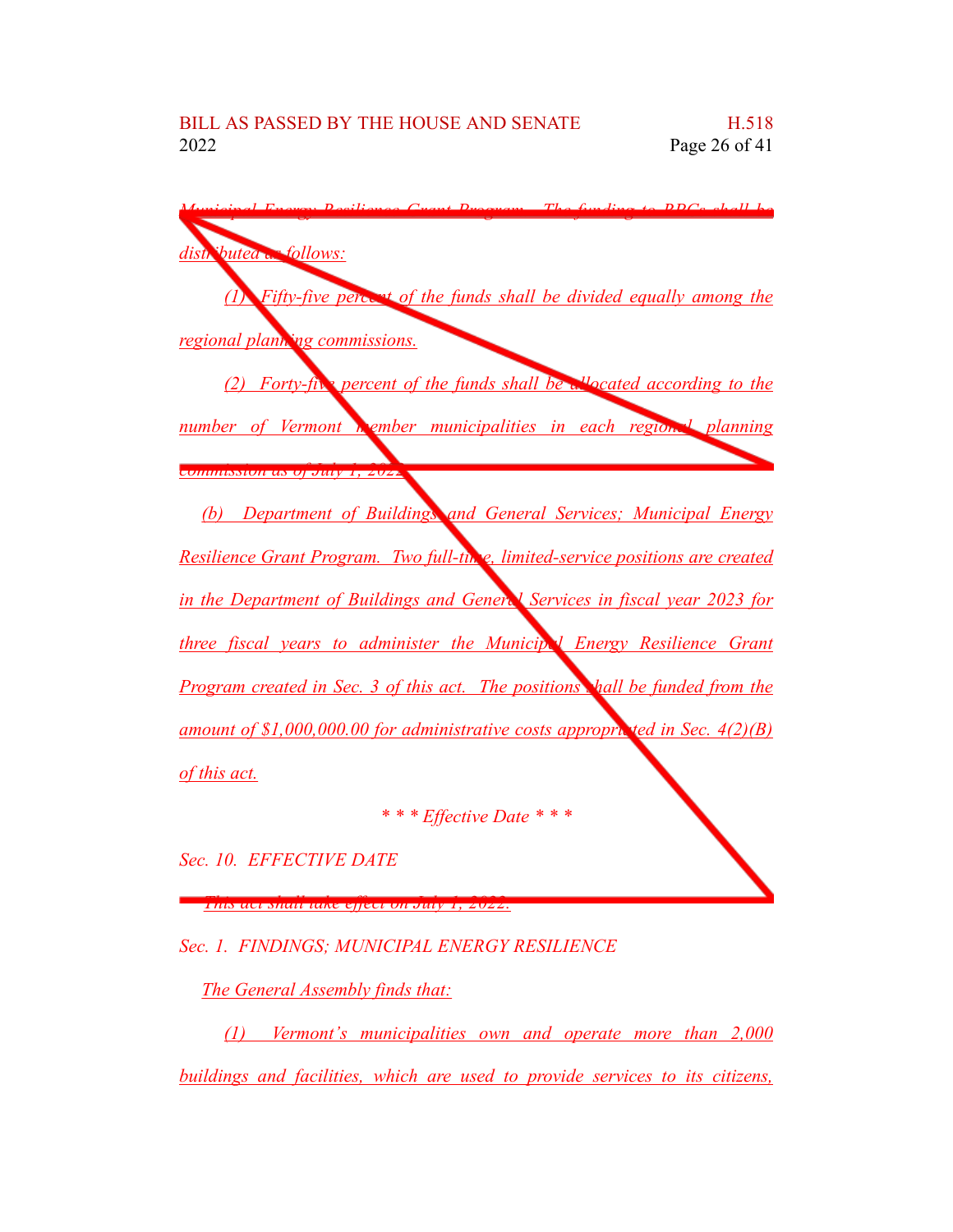*including libraries; storing town vehicles; providing space for civic engagement; and connecting citizens to healthcare, education, and commercial interests.*

*(2) Vermont's Global Warming Solutions Act sets aggressive targets for greenhouse gas emissions reductions, and the heating of buildings provide significant opportunities for meeting these targets.*

*(3) The volatile cost of fossil fuel heating is often one of the largest line items in a municipal budget, which impacts the residential and commercial taxpayers in that municipality.*

*(4) A modest expansion to the State Energy Management Program, established in 29 V.S.A. § 168, made in 2019 can assist municipalities with responding to the greenhouse gas emissions targets set forth in the Global Warming Solutions Act.*

*(5) Connecting technical resources at the local, regional, and State level and expanding the State's energy management program to include municipal buildings will promote increased resilience and sustained connection to critical services for all Vermonters.*

*Sec. 2. MUNICIPAL ENERGY RESILIENCE; DEPARTMENT OF*

*BUILDINGS AND GENERAL SERVICES; ASSESSMENTS*

*(a) Energy resilience assessments. On or before September 1, 2022, the Department of Buildings and General Services shall issue a request for*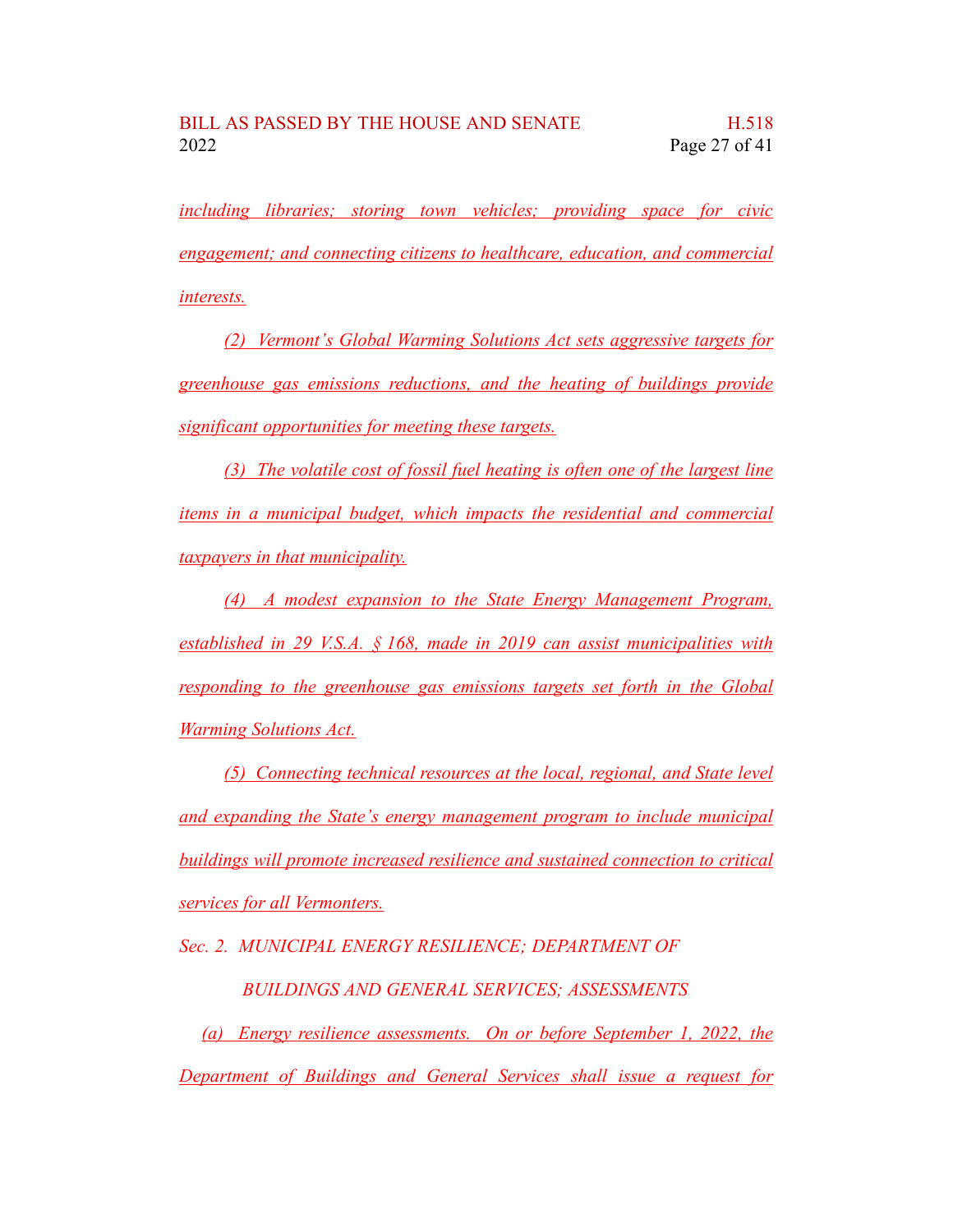*proposal for a comprehensive energy resilience assessment of covered municipal buildings and facilities.*

*(b) Request for proposal. The Commissioner of Buildings and General Services shall contract with an independent third party to conduct the assessment described in subsection (a) of this section. The assessment shall be completed on or before January 15, 2024.*

*(c) Application. A covered municipality shall submit an application to the Department of Buildings and General Services to receive an assessment of its buildings and facilities pursuant to the guidelines established in subsection (e) of this section. As part of the application process, a municipality may use the assistance of a regional planning commission to develop plans.*

*(d) Scope. For each covered municipality, the assessment described in subsection (a) of this section shall include a scope of work, cost, and timeline for completion for each building or facility. The assessment shall also include:*

*(1) recommendations for improvements that reduce the operating and maintenance costs, enhance comfort, and reduce energy intensity in a municipal building or facility, including:*

*(A) the improvement or replacement, or both, of heating, ventilation and air conditioning systems;*

*(B) the use of a renewable energy source for heating systems, provided that recommendations for the use of a heating systems that uses fossil*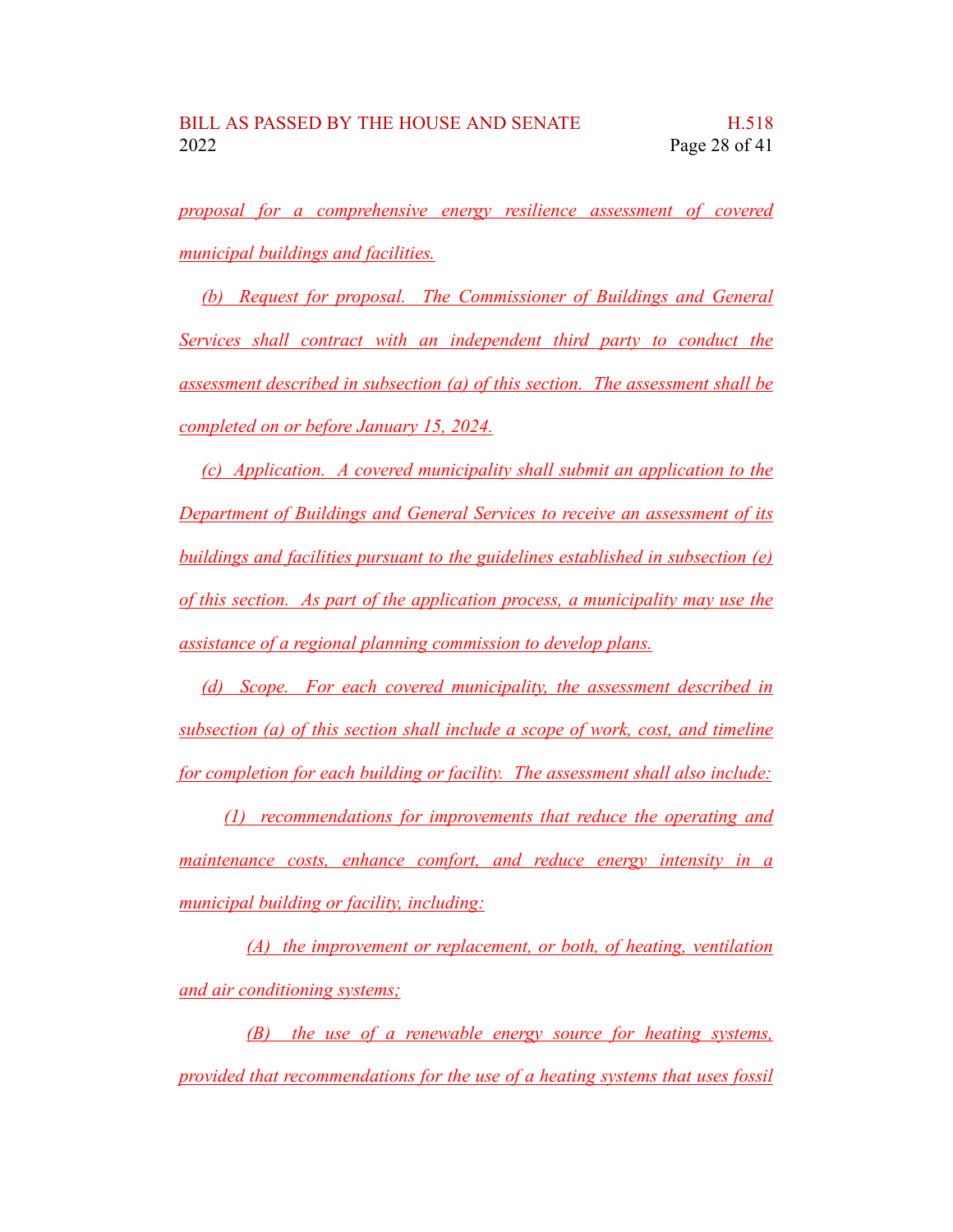*fuels is not eligible; and*

*(C) improvements to the buildings or facilities thermal envelope;*

*(2) an evaluation on the reasonableness of battery storage and EV*

*charging stations and recommended locations, as applicable;*

*(3) an evaluation of the potential for on-site renewable energy generation options and recommendation on the one most feasible, as applicable;*

*(4) an estimate of costs for each recommendation;*

*(5) an estimate of system and equipment life cycle costs and consumption data; and*

*(6) the potential to phase the scope of work and suggest a prioritized order of completion separate from the energy assessment scope.*

*(e) Administration. The Department of Buildings and General Services shall establish guidelines for a covered municipality to receive an assessment and shall require at a minimum that:*

*(1) the covered municipality has access to high-speed Internet as defined in the State's Telecommunication Plan set forth in 30 V.S.A. § 202c or a plan is in place by 2024 to ensure access to high-speed Internet; and*

*(2) any building that is assessed is compliant with the American Disabilities Act at the time the project is completed.*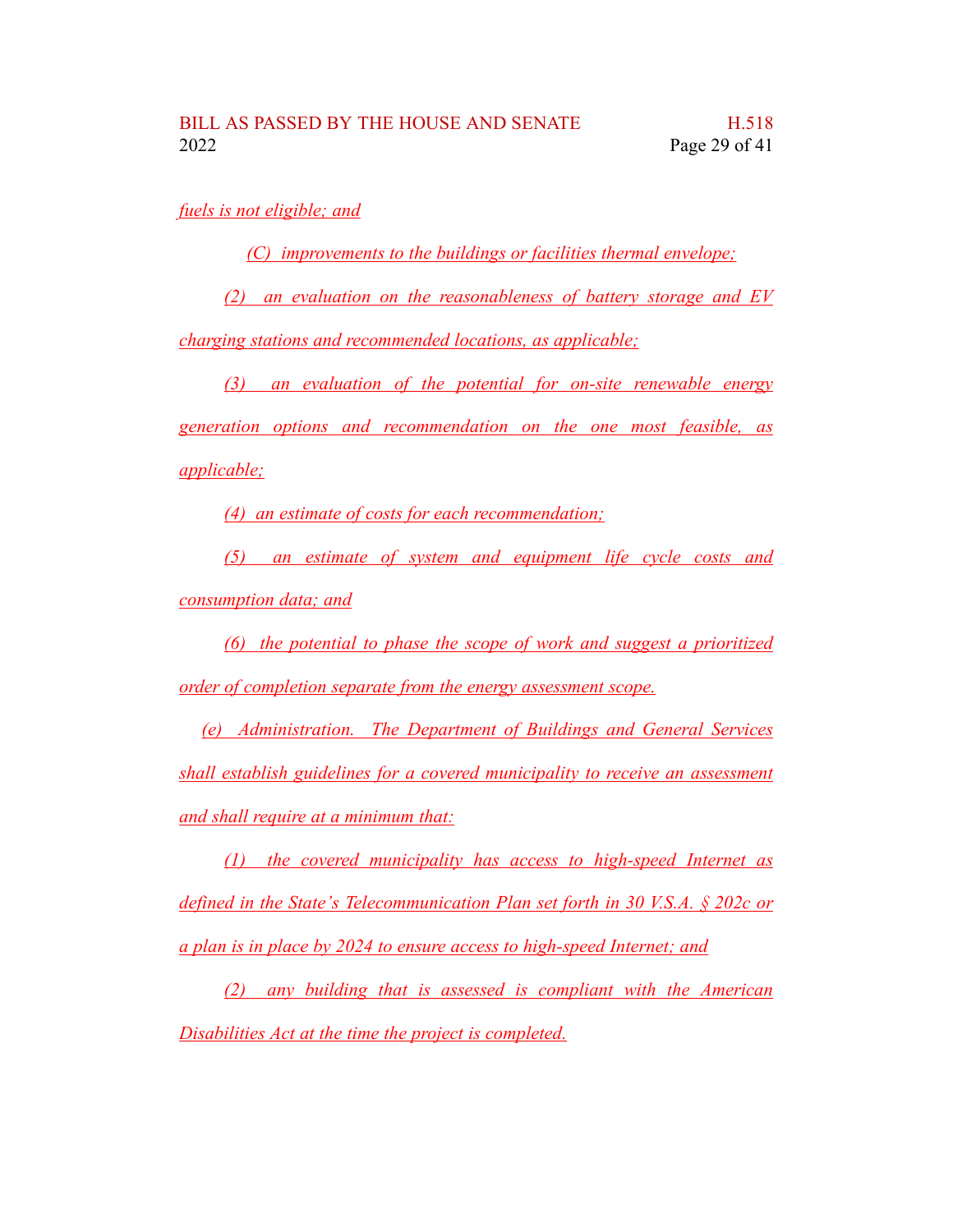*(f) Definition. As used in this section, "covered municipality" means a city, town, fire district or incorporated village, and all other governmental incorporated units except for school districts.*

*Sec. 3. MUNICIPAL ENERGY RESILIENCE GRANT PROGRAM*

*(a) Program established.*

*(1) In fiscal year 2023, there is established the Municipal Energy Resilience Grant Program to award grants to:*

*(A) make recommendations to municipalities on the use of more efficient renewable or electric heating systems; and*

*(B) make necessary improvements to reduce emissions by reducing fossil fuel usage and increasing efficiency in municipally owned buildings.*

*(2) For the awards granted pursuant to this subsection, the primary design of replacement systems shall prioritize renewable or electric heating systems as the preferred heating source. If, after review, a non-fossil fuel heating system is not technically feasible as a primary heating source, the recommendation may include upgrades for other heating systems, provided they reduce fossil fuel consumption and meet the goals of this act.*

*(b) Definition. As used in this section, "covered municipality" means a city, town, fire district or incorporated village, and all other governmental incorporated units except for school districts.*

*(c) Administration; implementation.*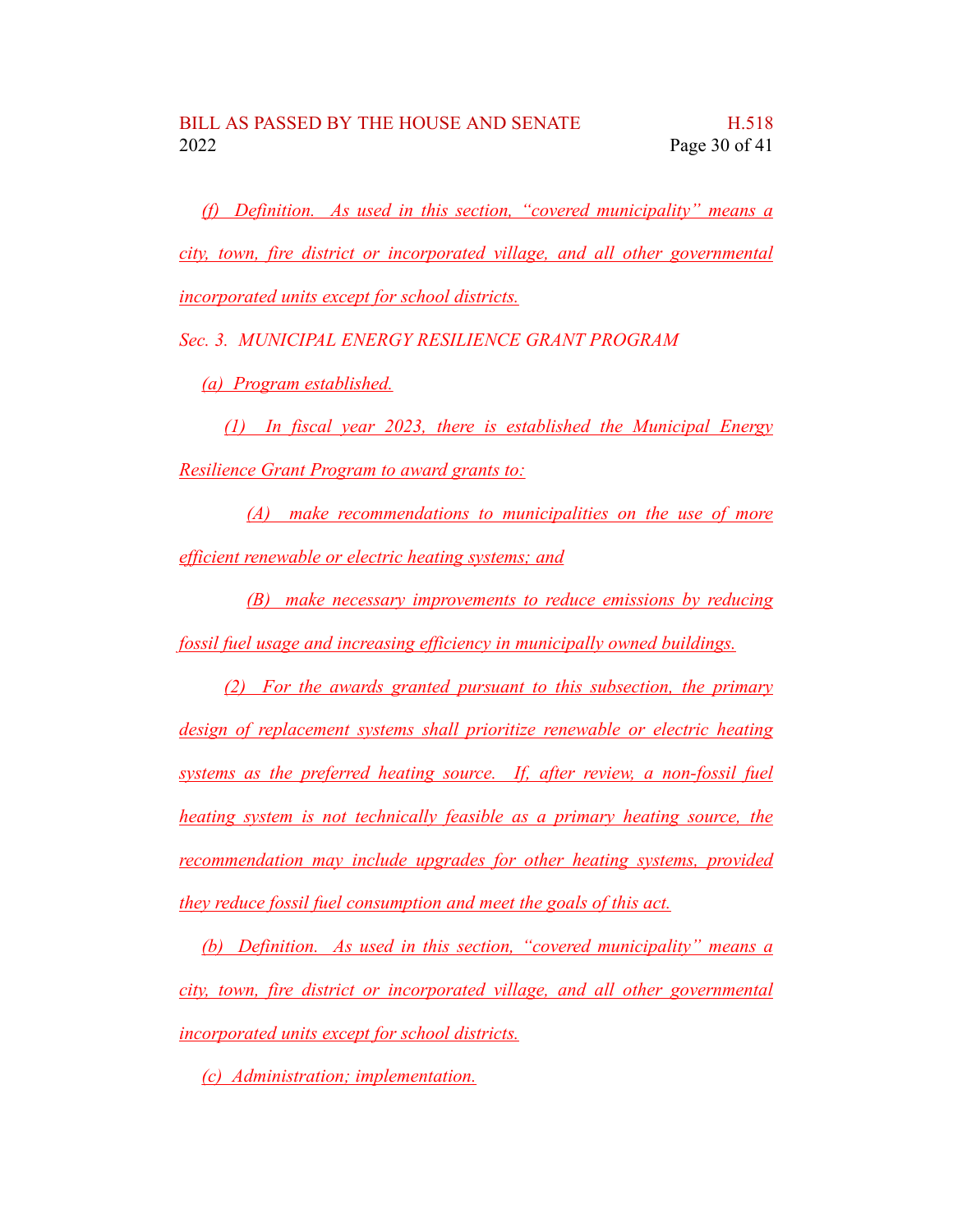*(1) Grant awards. The Department of Buildings and General Services, in coordination with Efficiency Vermont, through the State Energy Management Program, shall administer the Program, which shall award grants for the following:*

*(A) not more than \$500,000.00 to each covered municipality for approved projects for weatherization, thermal efficiency, to supplement or replace fossil fuel heating systems with more efficient renewable or electric heating systems, and any other expenditures necessary for the project to be eligible for funding under federal law and guidelines; and*

*(B) not more than \$4,000.00 to each covered municipality to facilitate community meetings and communication about municipal energy resilience.*

*(2) Grant Program design. The Department of Buildings and General Services, in consultation with Efficiency Vermont; the Vermont League of Cities and Towns; regional planning commissions; and experts in the field of thermal enclosure, energy efficiency, and renewable building space systems, shall design the Program. The Program shall include a streamlined and minimal application process for a municipality to apply directly to the Department of Buildings and General Services or with the assistance of a regional planning commission. The Program design shall establish:*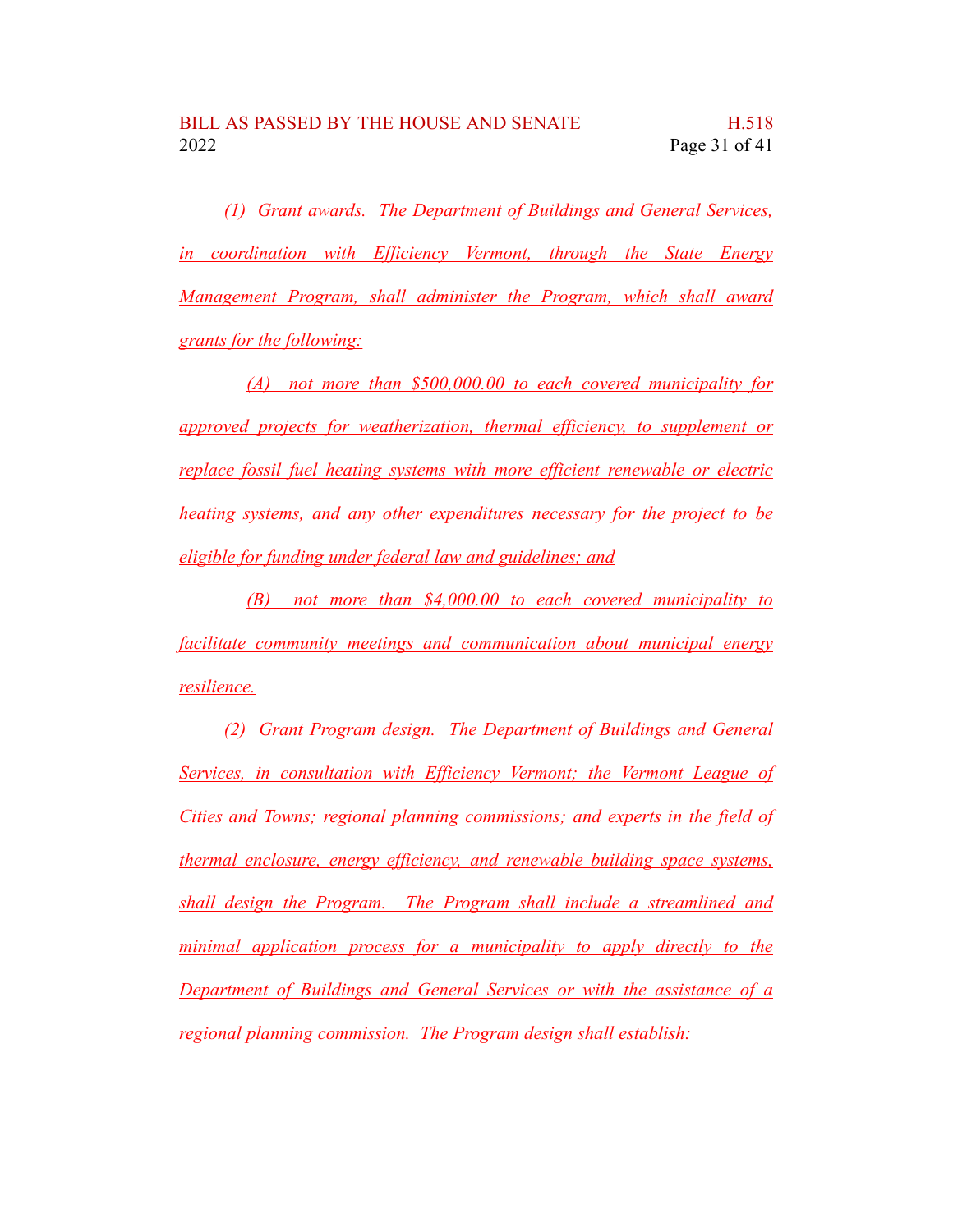*(A) an outreach and education plan by regional planning commissions, including specific tactics to reach and support each covered municipality;*

*(B) an equitable system for distributing grants statewide on the basis of need according to a system of priorities, including the following ranked in priority order:*

*(i) a municipality with the highest energy burden community needs and lowest resources, as defined in Efficiency Vermont's 2019 Energy Burden Report;*

*(ii) a municipality that may not have administrative support to apply for grants;*

*(iii) geographic location;*

*(iv) community size; and*

*(v) whether another division of the municipality has already received a grant;*

*(C) guidelines for renewable and energy efficiency buildings systems resilience, durability, health, and efficiency measures and costs that will be eligible for grant funding; and*

*(D) eligibility criteria for covered municipalities, including written commitment by the municipality to conduct community workshops and a selfassessment.*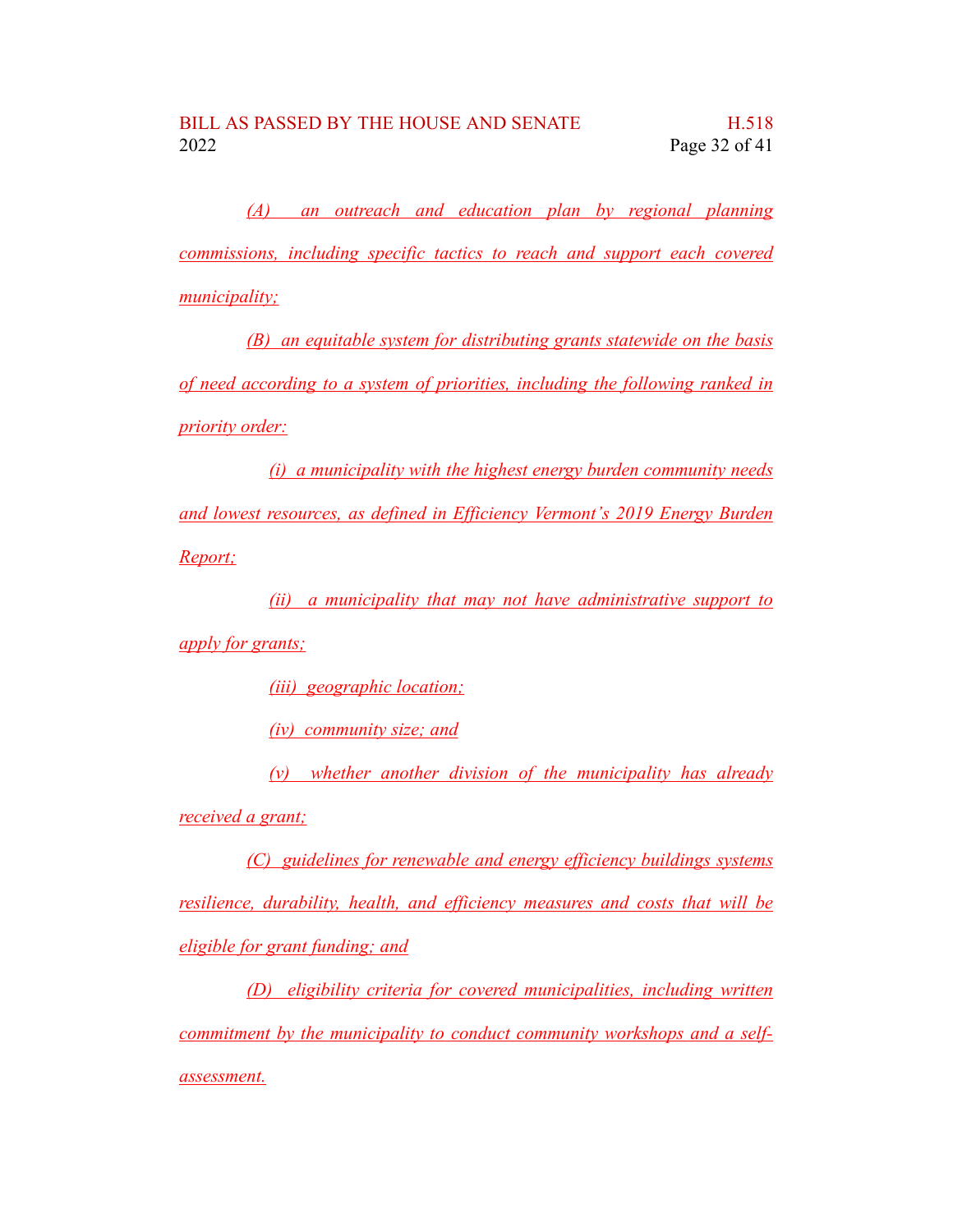*(d) Coordination. The Department of Buildings and General Services shall coordinate with any other State entities and agencies working with covered municipalities to provide grants for the Program.*

*(e) Funding. The Program shall be funded by the American Rescue Plan Act State and Local Fiscal Recovery Fund.*

*(f) Assessment. A covered municipality is only eligible for a grant under this section if an assessment of its buildings and facilities has been conducted pursuant to Sec. 2 of this act.*

*Sec. 4. MUNICIPAL ENERGY RESILIENCE GRANT PROGRAM;*

*APPROPRIATION*

*In fiscal year 2023, the amount of \$45,000,000.00 shall be appropriated from the American Rescue Plan Act (ARPA) from the State and Local Fiscal Recovery Fund to the Municipal Energy Resilience Grant Program for use as follows:*

*(1) The amount of \$2,400,000.00 shall be appropriated to the Department of Buildings and General Services for regional planning commissions to assist with grant and assessment applications and provide programming and technical assistance to covered municipalities. The funding to regional planning commissions shall be distributed as follows:*

*(A) Fifty-five percent of the funds shall be divided equally among the regional planning commissions.*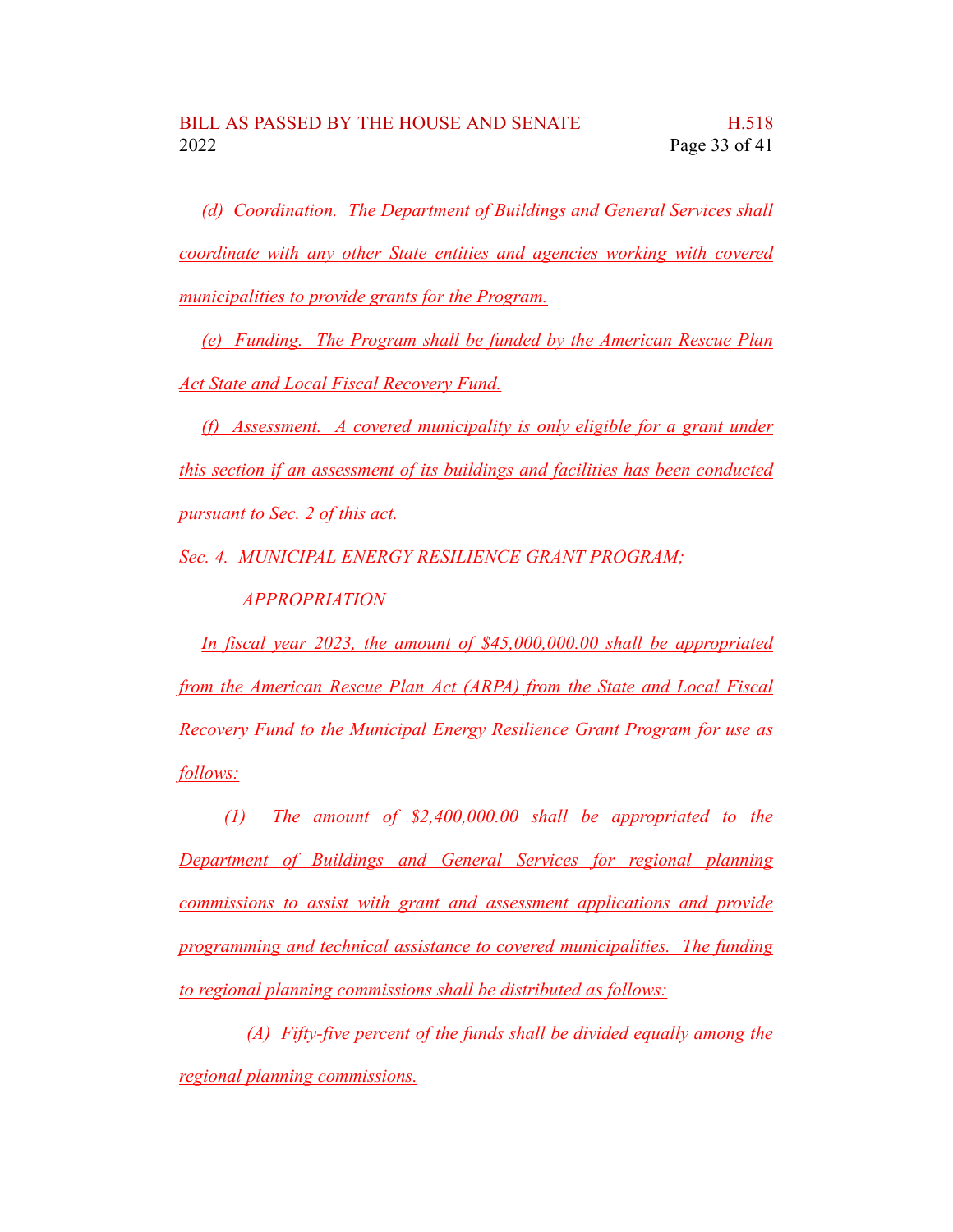*(B) Forty-five percent of the funds shall be allocated according to the number of Vermont member municipalities in each regional planning commission as of July 1, 2022.*

*(2) The amount of \$42,600,000.00 shall be appropriated to the Department of Buildings and General Services to be used as follows:*

*(A) \$5,000,000.00 for hiring a contractor to conduct assessments pursuant to Sec. 2 of this act;*

*(B) \$1,000,000.00 for costs associated with administering the grant program; and*

*(C) \$36,600,000.00 for grants to covered municipalities for weatherization, for thermal efficiency, and to supplement or replace heating systems with more efficient renewable or electric heating systems.*

*\* \* \* Municipal Energy Loan Program \* \* \**

*Sec. 5. 29 V.S.A. § 168a is added to read:*

*§ 168a. MUNICIPAL ENERGY LOAN PROGRAM*

*(a) Authority. The Department of Buildings and General Services is authorized to provide financing to municipalities through the Municipal Energy Loan Program for equipment replacement, studies, weatherization, construction of improvements affecting the use of energy resources, the implementation of energy efficiency and conservation measures, and the use of renewable resources.*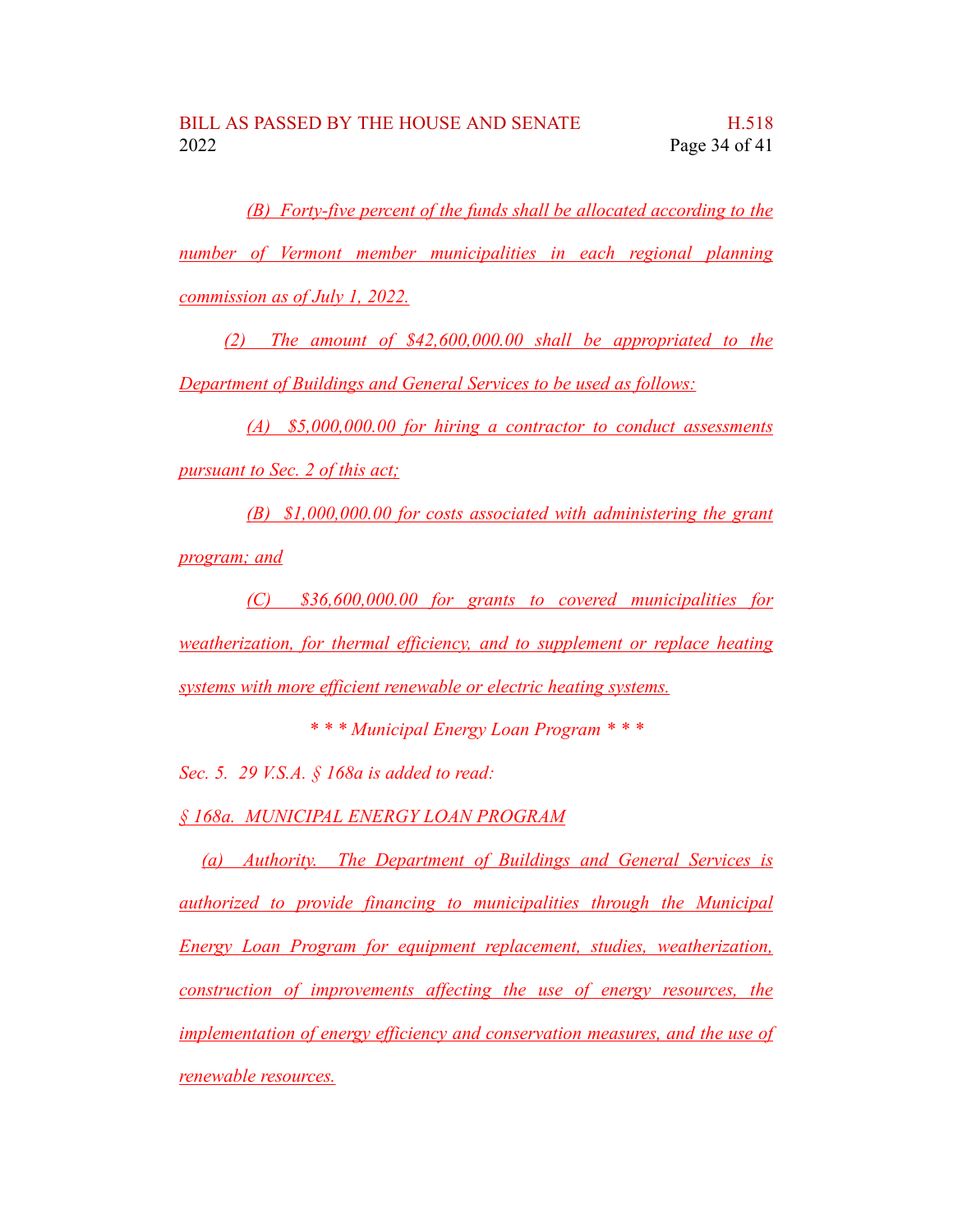*(b) Loan eligibility and criteria. The Commissioner shall establish for the Program described in subsection (a) of this section:*

*(1) criteria to determine eligibility for funding, including repayment terms;*

*(2) a priority basis for the selection process that ensures equitable allocation of funds to municipalities, considering at least financial need, geographic distribution, and ability to repay; and*

*(3) loan conditions that ensure accountability by a municipality receiving funds.*

*(c) Definitions. As used in this section:*

*(1) "Energy efficiency improvement" has the same meaning as in section 168 of this title.*

*(2)"Covered municipality" means a city, town, fire district or incorporated village, and all other governmental incorporated units except for school districts.*

*(3) "Renewables" has the same meaning as in 30 V.S.A. § 8002.*

*(4) "Resource conservation measures" has the same meaning as in section 168 of this title.*

*Sec. 6. 29 V.S.A. § 168b is added to read:*

*§ 168b. MUNICIPAL ENERGY REVOLVING FUND*

*(a) Creation. There is established the Municipal Energy Revolving Fund to*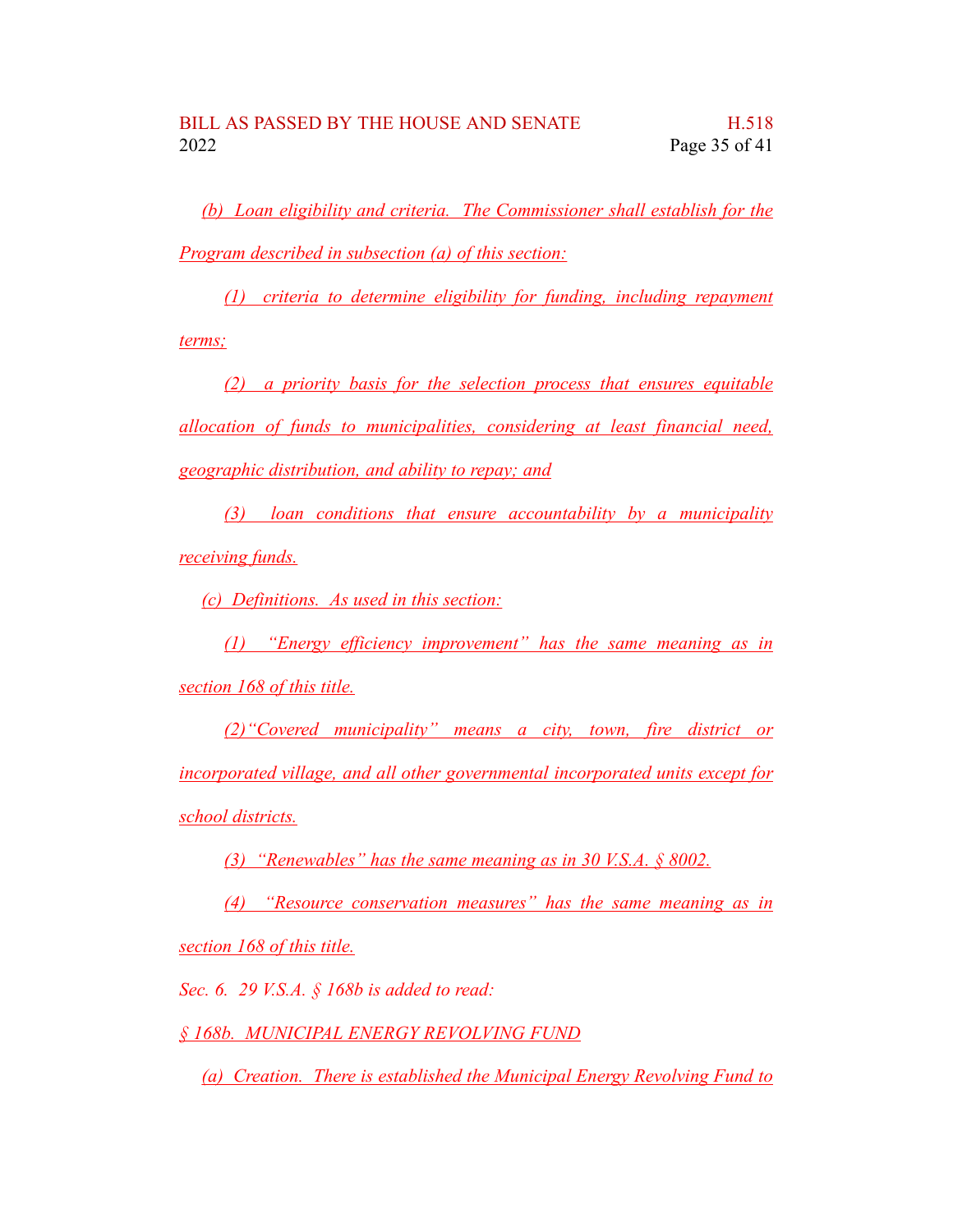*provide financing for the Municipal Energy Loan Program established in section 168a of this title.*

*(b) Monies in the Fund. The Fund shall consist of:*

*(1) monies appropriated to the Fund and;*

*(2) loan repayment by municipalities*

*(c) Repayment terms. A municipality receiving funding shall repay the Fund through its regular operating budget according to a schedule established by the Commissioner.*

*(d) Fund administration.*

*(1) The Commissioner of Finance and Management may anticipate receipts to this Fund and issue warrants based thereon.*

*(2) The Commissioner of Buildings and General Services shall maintain accurate and complete records of all receipts by and expenditures from the Fund.*

*(3) All balances remaining at the end of a fiscal year shall be carried over to the following year.*

*(e) Definitions. As used in this section:*

*(1) "Energy efficiency improvement" has the same meaning as in section 168 of this title.*

*(2) "Renewables" has the same meaning as in 30 V.S.A. § 8002.*

*(f) Annual report. Beginning on or before January 15, 2023 and annually*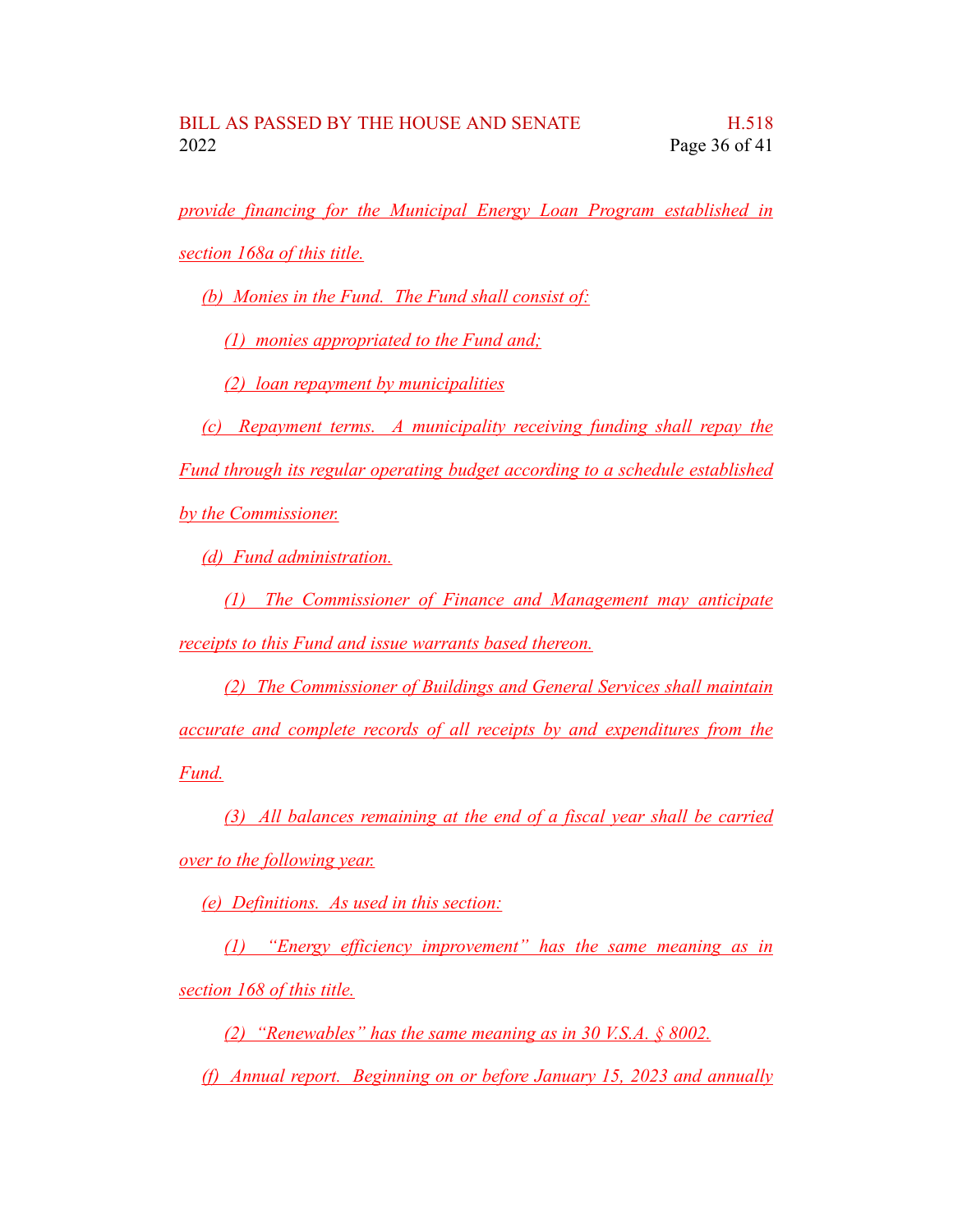*thereafter, the Commissioner of Buildings and General Services shall report to the House Committees on Corrections and Institutions and on Energy and Technology and the Senate Committee on Institutions on the expenditure of funds from the Municipal Energy Revolving Fund. For each fiscal year, the report shall include a summary of each project receiving funding and the municipality's expected savings. The provisions of 2 V.S.A. § 20(d) (expiration of required reports) shall not apply to the report to be made under this subsection.*

*Sec. 7. MUNICIPAL ENERGY REVOLVING FUND; DEPARTMENT OF BUILDINGS AND GENERAL SERVICES; FEE*

*RECOMMENDATION*

*On or before January 15, 2023, the Commissioner of Buildings and General Services shall submit a recommendation to the House Committee on Ways and Means and the Senate Committee on Finance for a fee amount to be charged to pay for administrative costs associated with the Municipal Energy Revolving Fund.*

*Sec. 8. MUNICIPAL ENERGY REVOLVING FUND; FY 2023*

## *APPROPRIATION; REPORT*

*(a) In FY 2023, to the extent permitted by federal law, the following amounts shall be transferred to the Department of Buildings and General Services from the Department of Public Service for the Municipal Energy*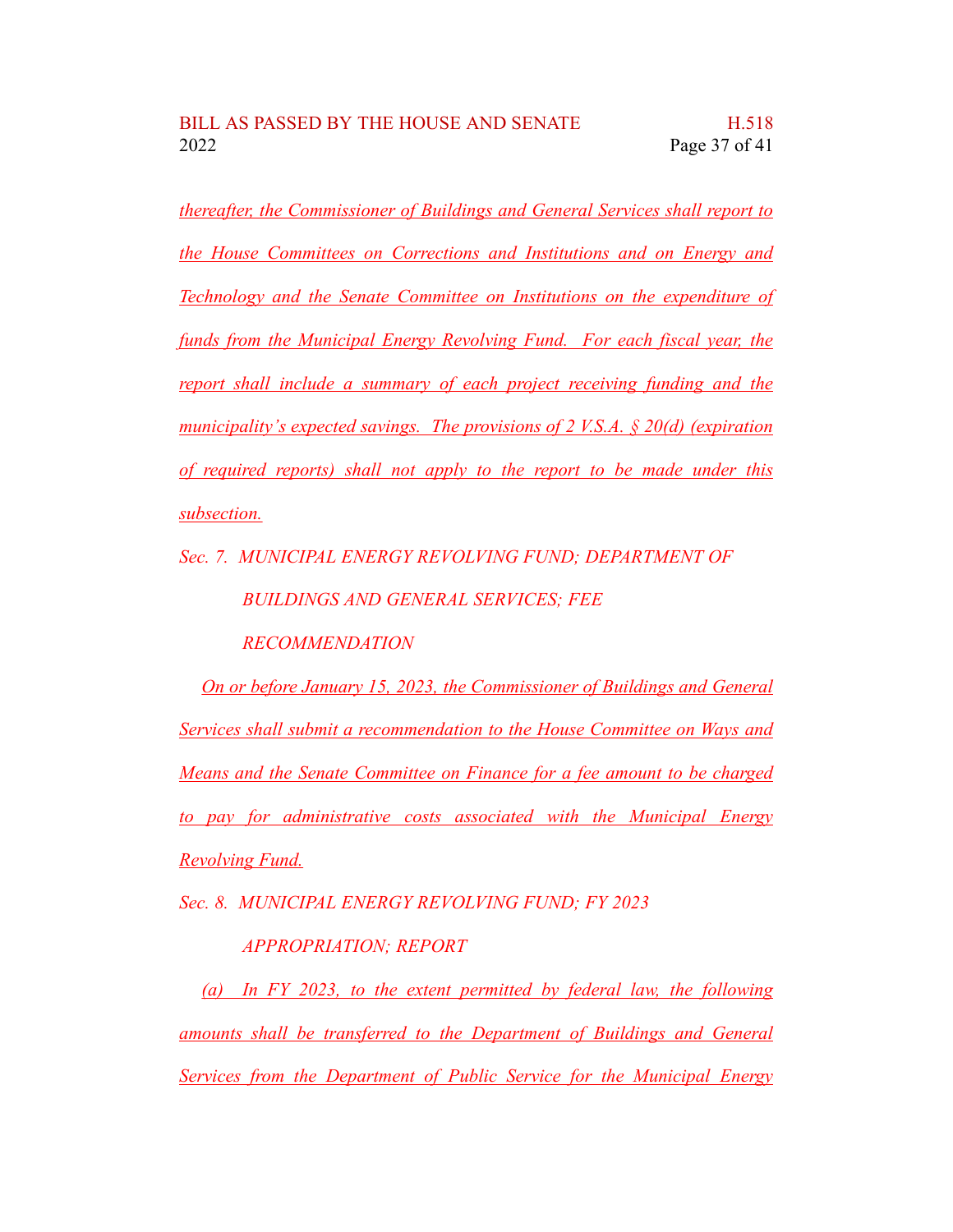*Revolving Fund, as established in 29 V.S.A. § 168b:*

*(1) not more than \$800,000.00 from the Energy Efficiency Revolving Loan Fund Capitalization Grant allocated in the Infrastructure Investment and Jobs Act, Pub. L. No. 117-58 pursuant to the process set forth in 32 V.S.A. § 5; and*

*(2) not more than \$2,000,000.00 from the Energy Efficiency and Renewable Energy Block Grant Fund in the Infrastructure Investment and Jobs Act, Pub. L. No. 117-58 pursuant to the process set forth in 32 V.S.A. § 5.*

*(b) On or before January 15, 2023, the Department of Public Service shall report to the House Committee on Energy and Technology and the Senate Committee on Finance on the total grant amounts approved by the State and transferred to the Municipal Energy Revolving Fund pursuant to subsection (a) of this section.*

*Sec. 9. 2015 Acts and Resolves No. 58, Sec. E.112, as amended by 2019 Acts and Resolves No. 72, Sec. E.112, is further amended to read:*

*Sec. E.112 ENERGY EFFICIENCY; STATE BUILDINGS AND*

*FACILITIES*

*\* \* \**

*(b) Notwithstanding any provision of Title 30 of the Vermont Statutes Annotated, Public Service Board order, or other provision of law to the contrary:*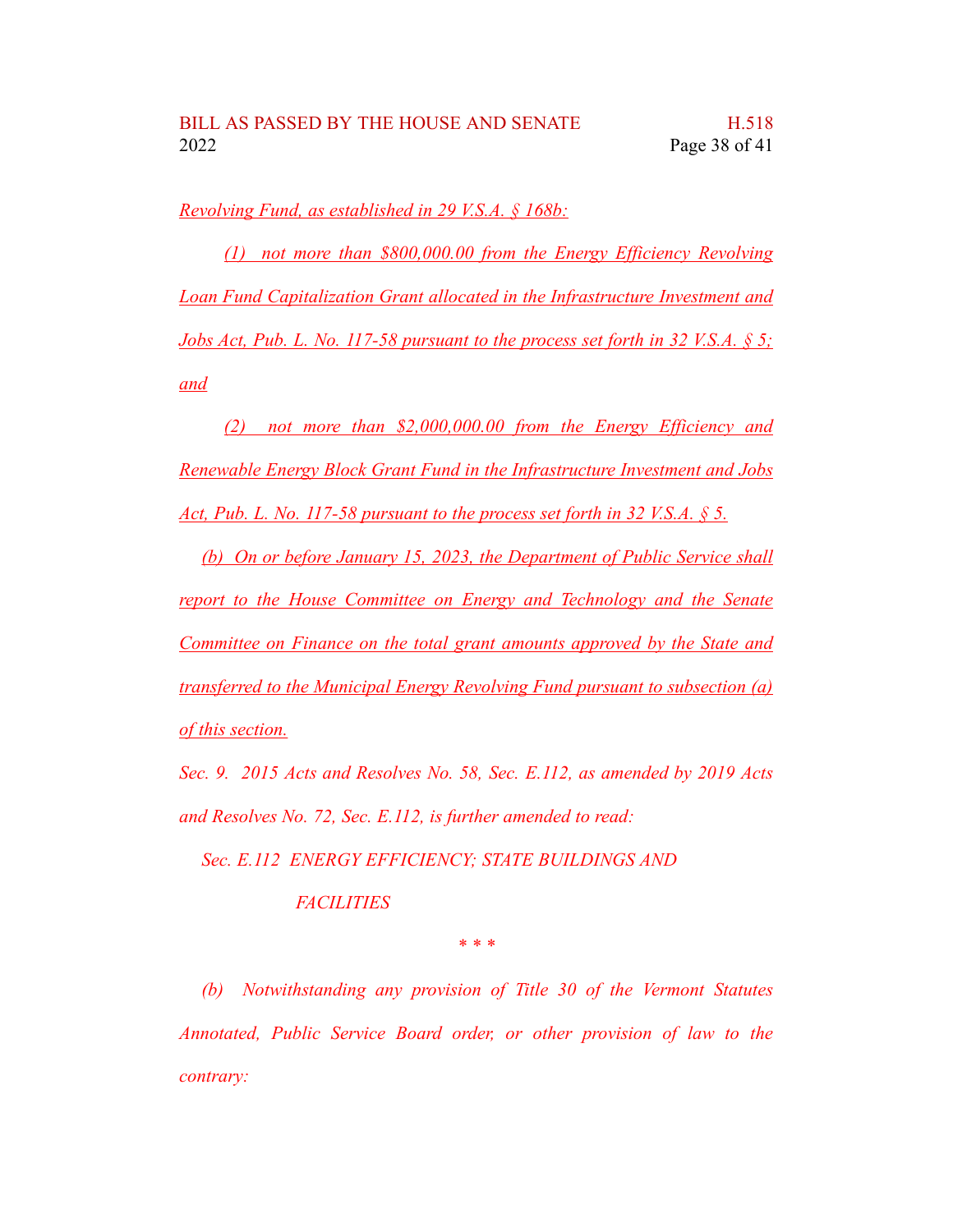*(1) The Department and Efficiency Vermont (EVT) shall augment the Program for a preliminary period of eight 11 years commencing in fiscal year 2016 under which EVT shall provide the Department with support for the Program to deliver cost-effective energy efficiency and conservation measures to State buildings and facilities, with the goal of this pilot to create a selfsustaining program at the Department, with annual savings from energy projects exceeding the annual cost to staff the Program. The Department and EVT may agree to continue conducting this augmented Program in subsequent fiscal years, after considering recommendations for improvement based on evaluation of the preliminary period.*

*\* \* \**

*(2) In addition to the requirements of subdivision (1) of this subsection, the project shall include provision by EVT of support for personnel to implement the Program during fiscal years 2016 to 2023 2027.*

*\* \* \**

*(B) Under this subdivision (2), EVT shall provide up to \$290,000 during fiscal year 2016. For the remaining seven 10 fiscal years, EVT shall provide an additional amount sufficient to support annual salary and benefit adjustments make available under agreement with the Department an additional amount sufficient to support annual salary and benefit adjustments. These funds shall be received in the Facilities Operations Fund established in*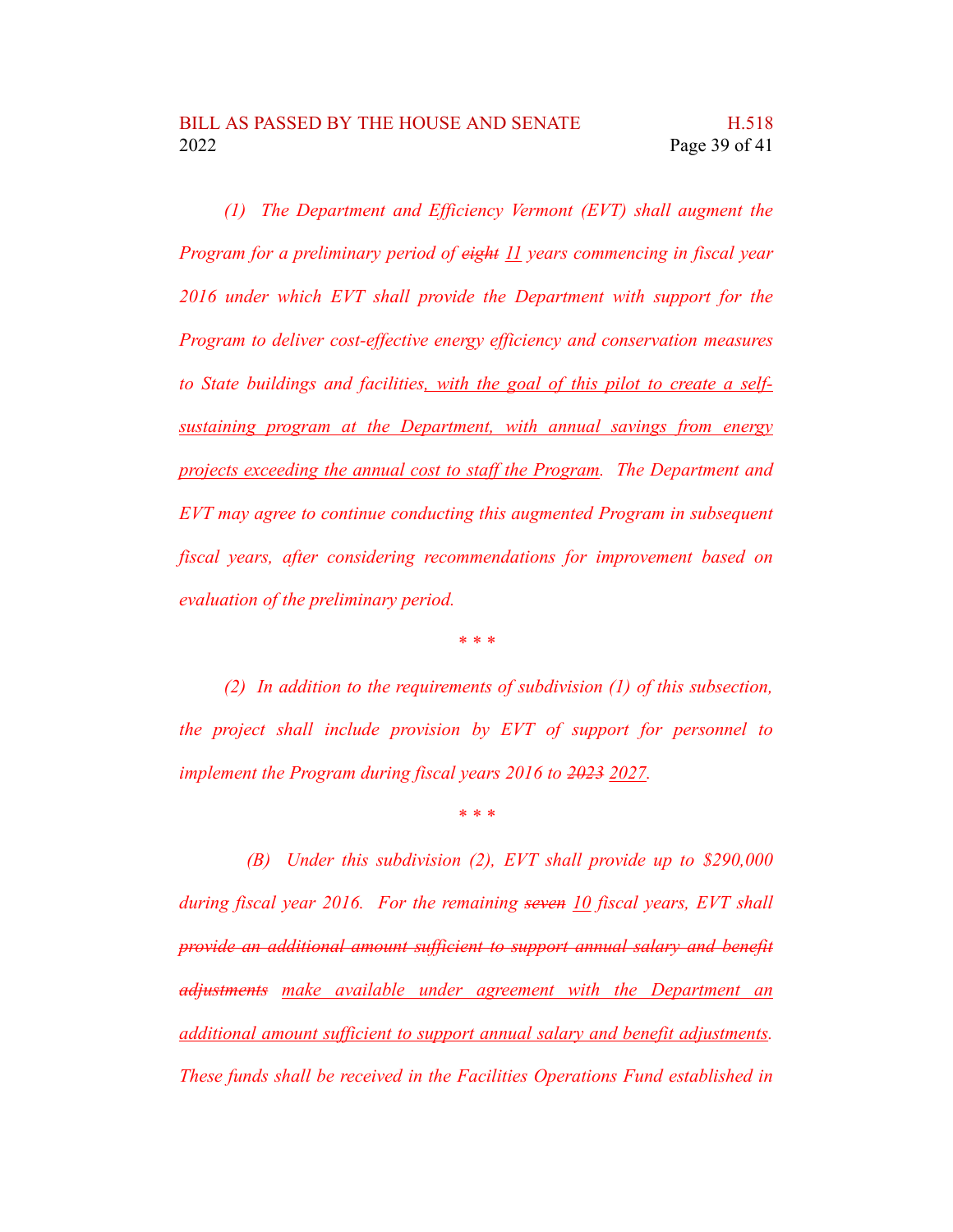*29 V.S.A. § 160a, and may be spent using excess receipts authority. Efficiency Vermont and the Department may agree to adjust the funding committed to this Program based on a joint evaluation that annual energy savings generated by this Program exceed the annual cost of the staff positions.*

*(3) The Public Service Board shall adjust any performance measures applicable to EVT to recognize the requirements of this section.*

*(c) The Department and EVT shall execute a new or amended memorandum of understanding to implement this section, which shall include targets for future energy savings, a process for determining how savings targets are met, and details of EVT's commitment for personnel over an eight-year a 10-year time period.*

*(d) On or before October 1 of each year commencing in 2016 and ending in 2023 2027, the Department and EVT shall provide a joint report on the implementation of this section.*

*\* \* \**

*(5) The report to be submitted in 2019 and, in 2023, and in 2027 shall contain an evaluation of the Program authorized under this section and any resulting recommendations, including recommendations related to Program continuation beyond 2023 2027.*

*\* \* \**

*Sec. 10. FY 2023; APPROPRIATION; DEPARTMENT OF BUILDINGS*